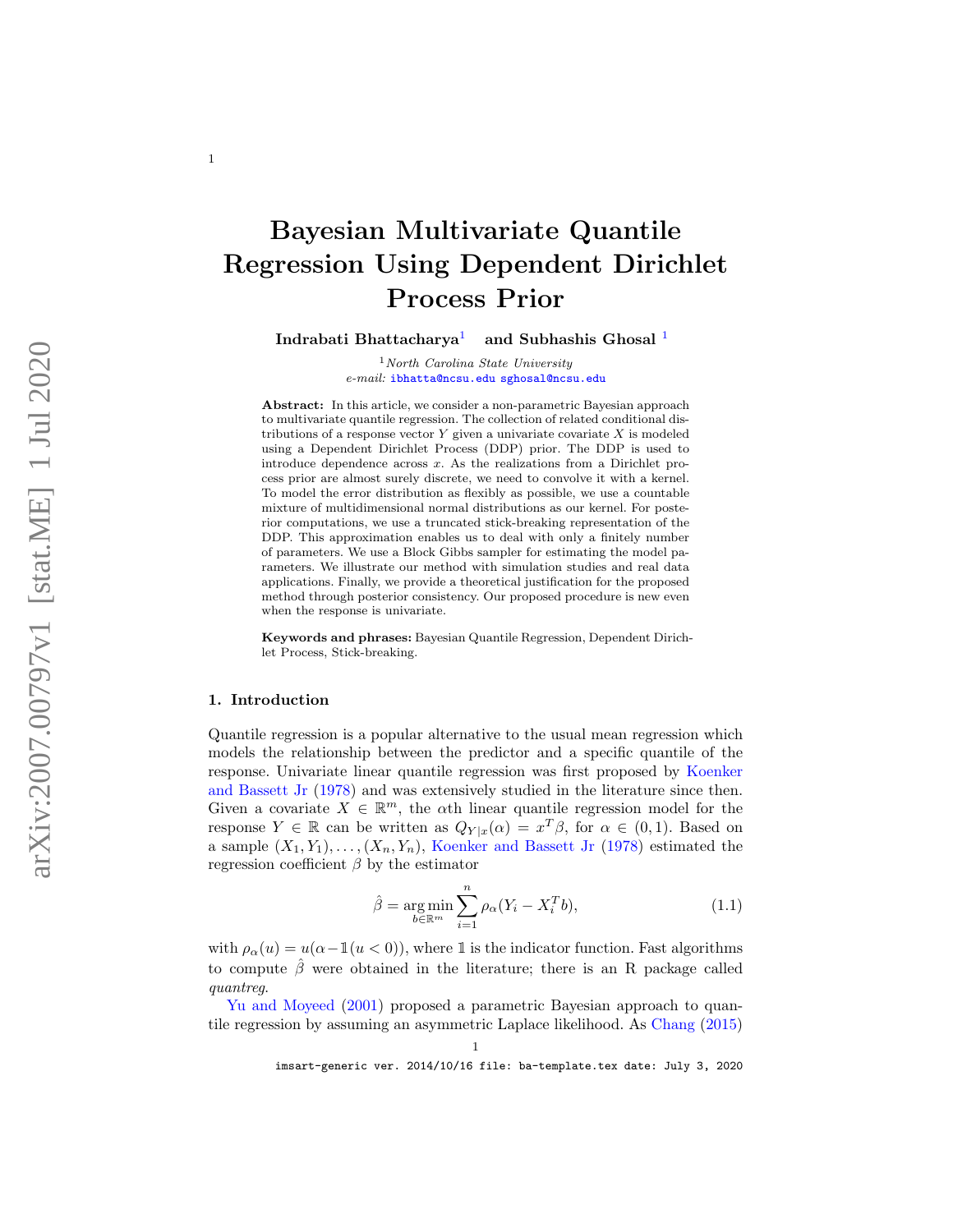<span id="page-1-0"></span>mentioned, modeling the error distribution directly by an asymmetric Laplace distribution is too restrictive. To avoid this restrictive parametric assumption, a number of non-parametric Bayesian approaches have been developed in the literature. A lot of these non-parametric methods are based on Dirichlet process mixture (DPM) models; see [Chang](#page-26-1) [\(2015\)](#page-26-1) for a comprehensive review and references.

Univariate quantiles can be extended to the multivariate setting in a number of ways. There is no unique definition of quantiles in higher dimension because of the lack of a natural ordering of Euclidean space in higher dimension. [Chaudhuri](#page-26-2) [\(1996\)](#page-26-2) introduced the notion of geometric quantiles which arises as a natural generalization of the spatial median (see [Small](#page-27-1) [\(1990\)](#page-27-1) for a review on spatial median). [Chakraborty](#page-26-3) [\(2003\)](#page-26-3) extended this idea to a regression framework. There are various other ways to define a multivariate quantile [\(Serfling](#page-27-2)  $(2002)$ ). [Hallin et al.](#page-26-4) [\(2010\)](#page-26-4) introduced the notion of directional quantiles for multivariate location and multiple-output regression problems. The Bayesian literature on multivariate quantiles is very limited; only a few papers exist to the authors' knowledge. [Waldmann and Kneib](#page-27-3) [\(2015\)](#page-27-3) considered bivariate quantile regression using a multivariate asymmetric Laplace likelihood; while [Drovandi and](#page-26-5) [Pettitt](#page-26-5) [\(2011\)](#page-26-5) used a copula approach. Recently, [Guggisberg](#page-26-6) [\(2019\)](#page-26-6) proposed a Bayesian approach to the directional quantile framework developed in [Hallin](#page-26-4) [et al.](#page-26-4) [\(2010\)](#page-26-4).

Our approach here is non-parametric, i.e., we model the collection of conditional distributions of the response  $Y \in \mathbb{R}^k$  given a predictor  $X \in \mathbb{R}$ , without using any parametric family of distributions and then estimate the desired geometric quantile of the conditional distribution. The most commonly used prior for a probability distribution is the Dirichlet process prior. The collection of conditional distributions are viewed as related quantities and hence are modeled by a Dependent Dirichlet Process (DDP) (defined in Section [2\)](#page-2-0). One major drawback of using a Dirichlet process prior is that almost all realizations from a Dirichlet process are discrete. This issue can be handled by convolving it with a kernel. To model the error distribution flexibly without any particular parametric form, we use a countable mixture of k-dimensional normal distributions as our kernel. We use a Block Gibbs sampler (see [Ishwaran and James](#page-26-7) [\(2001\)](#page-26-7)) for our posterior computations, which is considerably fast. The illustrations discussed here are focused on cases with bivariate response. It should be noted that our proposed method is a new contribution even in the context of univariate quantile regression.

We use geometric quantiles for our treatment of multivariate quantile regression here and hence we define it formally below. Consider the situation when the variable  $Y$  is observed along with a univariate predictor  $X$  lying in a compact interval  $\mathfrak{X}$ . For a given value x of  $X \in \mathfrak{X}$ , let  $P_{Y|x}$  stand for the conditional distribution of Y given  $X = x$ , and  $F_{Y|x}$  denote the CDF. Then the non-parametric multivariate quantile regression function of  $Y$  is given by

$$
Q_{Y|x}(u) = \underset{q \in \mathbb{R}^k}{\arg \min} P_{Y|x} \{ \Phi_2(u, Y - q) - \Phi_2(u, Y) \},\tag{1.2}
$$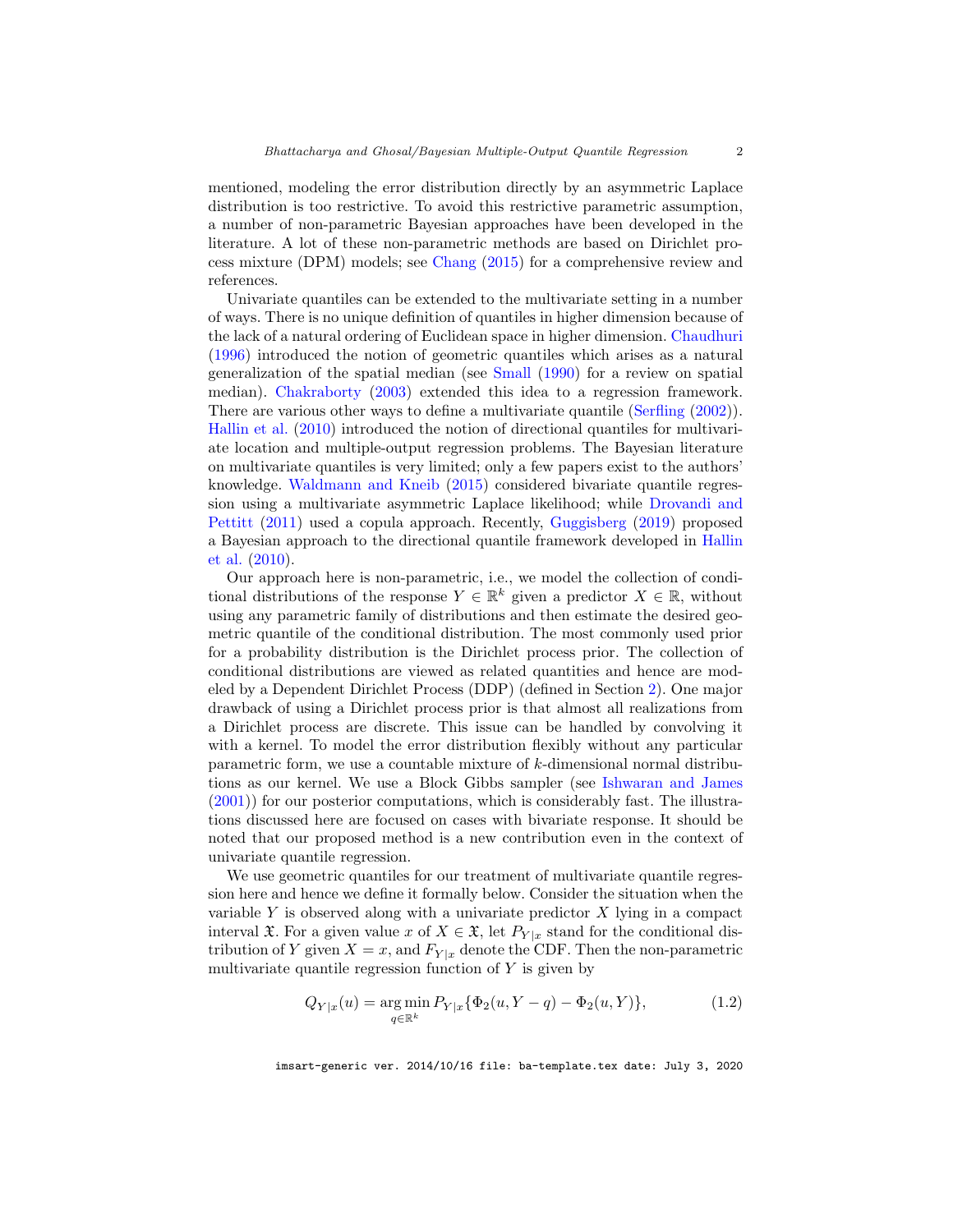<span id="page-2-1"></span>with  $\Phi_p(u,t) = ||t||_p + \langle u, t \rangle$ , for  $u \in B_q^{(k)}$ , with  $p^{-1} + q^{-1} = 1$ . The true conditional distribution of Y given x is denoted by  $P_{Y|x}^*$ , with the CDF being  $F_{Y|x}^*$ . The uth geometric quantile of the distribution  $P_{Y|x}^{\star}$  is denoted by  $Q_{Y|x}^{\star}(u)$ . To estimate  $Q_{Y|x}(u)$ , it is sensible to assume that it changes gradually in x. Hence for sensible inference, we should pull information across neighboring values of  $x$  by a smoothing technique. In a Bayesian setting that we follow, we achieve the objective by putting a suitable prior on the family of distributions  ${P_Y}_{|x}: x \in \mathfrak{X}$ . The borrowing of information across neighboring values of x may be introduced in the prior by using a Dependent Dirichlet Process (DDP) (see Section [2\)](#page-2-0). However, as marginal distributions of a DDP are Dirichlet processes and hence  $P_{Y|x}$  are discrete almost surely, a smoother version of the DDP by convolving with a kernel will be used as a prior. Then the resulting posterior distribution can be computed and the induced posterior distribution on the multivariate quantile regression can be used to obtain Bayes estimates and credible sets.

The rest of this paper is organized as follows. In Section [2,](#page-2-0) we give a brief background on Dependent Dirichlet Processes. In Section [3,](#page-3-0) we describe our nonparametric Bayesian modeling approach for multivariate quantile regression. Section [4](#page-5-0) gives the details of the posterior computations, and in Section [5,](#page-10-0) we give the posterior consistency theorems. In Sections [6](#page-12-0) and [7,](#page-14-0) we demonstrate the performance of our method on simulated and real data. We close the paper with the proofs in Section [8.](#page-15-0)

#### <span id="page-2-0"></span>2. Overview on Dependent Dirichlet Process

We use the notation  $P \sim DP(\alpha)$  to state that the random measure P has a Dirichlet process distribution with base measure  $\alpha$ . We also use  $P \sim DP(MG)$ where  $M = |\alpha|$  and  $\bar{\alpha} = \alpha/M$  has a distribution function G.

Several papers have considered extending Dirichlet process models over related random distributions, for example, [Cifarelli and Regazzini](#page-26-8) [\(1978\)](#page-26-8), [Tom](#page-27-4)[linson and Escobar](#page-27-4) [\(1999\)](#page-27-4) and [Kottas and Gelfand](#page-26-9) [\(2001\)](#page-26-9) (see [De Iorio et al.](#page-26-10) [\(2004\)](#page-26-10) for a comprehensive review), but these models were not naturally extended to include regression on covariates. Dependent Dirichlet Processes were introduced by [MacEachern](#page-27-5) [\(1999\)](#page-27-5), to address regression on a predictor variable. Following the notation in [Ghosal and Van der Vaart](#page-26-11) [\(2017\)](#page-26-11), suppose that, we have a collection of distributions  $P_z$  on a sample space  $\Omega$ , indexed by a parameter z belonging to some covariate space 3. A useful prior distribution on  $P_z$ should treat them as related quantities.

It is reasonable to equip each marginal measure  $P<sub>z</sub>$  with a Dirichlet process prior. By the stick-breaking construction of Dirichlet process, we can write  $P_z$ as

$$
P_z = \sum_{i=1}^{\infty} W_j(z) \delta_{\theta_j(z)},
$$
\n(2.1)

where  $\{W_j(z): z \in \mathfrak{Z}\}\$ are called the "stick-breaking weights" and  $\{\theta_j(z): z \in \mathfrak{Z}\}\$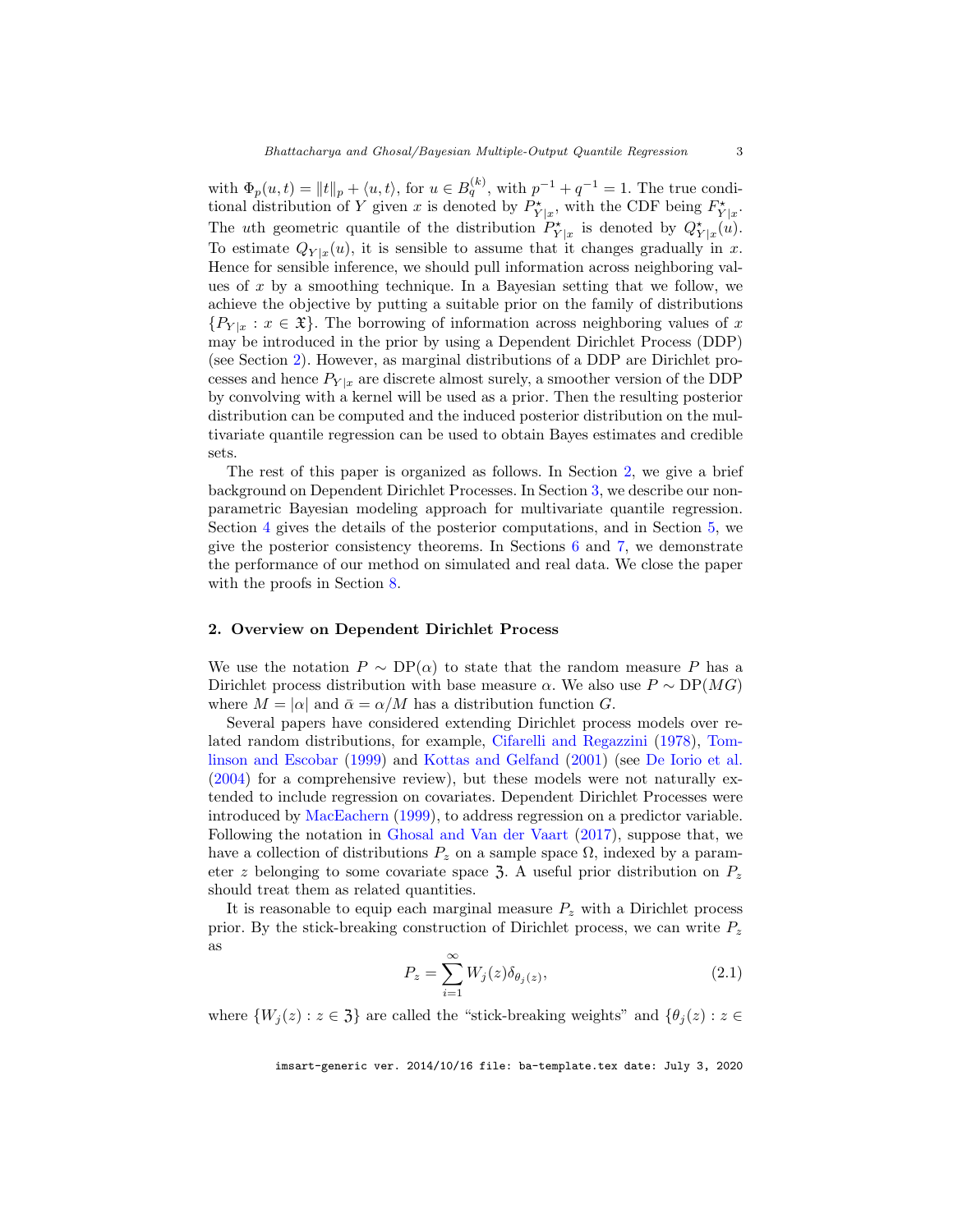<span id="page-3-1"></span>Z} are called "locations". The stick breaking weights are constructed as

$$
W_j(z) = V_j(z) \prod_{l=1}^{j-1} (1 - V_l(z)),
$$
\n(2.2)

where  $V_j(z) \stackrel{iid}{\sim} \text{Be}(1, M_z)$  for  $M_z > 0$  with  $\text{Be}(a, b)$  being a beta distribution with parameters a and b. The locations  $\theta_i(z)$  are i.i.d. draws from the base measure  $G_z$ . This representation ensures that  $P_z \sim DP(M_zG_z)$  for every  $z \in \mathfrak{Z}$ . A process satisfying this requirement is called a Dependent Dirichlet Process (DDP). For more details, see Section 14.9, [Ghosal and Van der Vaart](#page-26-11) [\(2017\)](#page-26-11).

Several variations of DDP models have been proposed over the years. [De Io](#page-26-10)[rio et al.](#page-26-10) [\(2004\)](#page-26-10) described dependence across the random distributions in an ANOVA-type fashion; which is particularly useful for multivariate categorical covariates. [Nieto-Barajas et al.](#page-27-6) [\(2012\)](#page-27-6) proposed a version of DDP that is suitable as a prior for a time series of random probability measures. [Gelfand et al.](#page-26-12) [\(2005\)](#page-26-12) proposed a DDP for point-referenced spatial data, which was later extended by [Duan et al.](#page-26-13) [\(2007\)](#page-26-13). [Sun et al.](#page-27-7) [\(2017\)](#page-27-7) proposed location dependent Dirichlet process (LDDP) that incorporates non-parametric Gaussian processes in the DP modeling framework to model dependency information among data arising from space and time.

## <span id="page-3-0"></span>3. Bayesian Multivariate Quantile Regression with DDP

Consider a set of independent observations  $(Y^n, X^n) = (Y_1, X_1), \ldots, (Y_n, X_n)$ on a univariate predictor X and a k-variate response Y. Let  $\mathcal{F} = \{f : \mathbb{R}^k \times \mathfrak{X} \to \mathbb{R}^k\}$  $[0, \infty],$ 

 $\int_{\mathbb{R}^k} f(y|x) dy = 1$  be the space of conditional densities of Y given X, where  $\mathfrak{X} \subset \mathbb{R}$  is compact. Our goal is to infer about the collection  $\{Q_{Y|x}(u) : x \in \mathfrak{X}\},$ for some fixed  $u \in B_2^{(k)}$ . We adopt a non-parametric modeling framework in the following way,

$$
Y_i | x_i \sim f(\cdot | x_i), \{ f(\cdot | x), x \in \mathfrak{X} \} \sim \Pi,\tag{3.1}
$$

where  $\Pi$  denotes a prior for the class of conditional densities  $\{f(|x): x \in \mathfrak{X}\}\.$ We choose a DDP prior here, but as we have mentioned, distributions drawn from a Dirichlet process prior are discrete. Hence, we have to use a kernel for convolving it with. This leads us to the model

$$
Y_i = \xi(X_i) + \varepsilon_i, \quad i = 1, \dots, n,\tag{3.2}
$$

with  $\xi \sim \{G_x : x \in \mathfrak{X}\}\$ independently, and  $\varepsilon_i$  are the random errors. Since we are interested in the uth geometric quantile of  $\{P_{Y|x} : x \in \mathfrak{X}\}\)$ , we may choose the kernel in such a way that the uth geometric quantile of the error distribution is zero, that is,  $Q_{\varepsilon}(u)=0$ .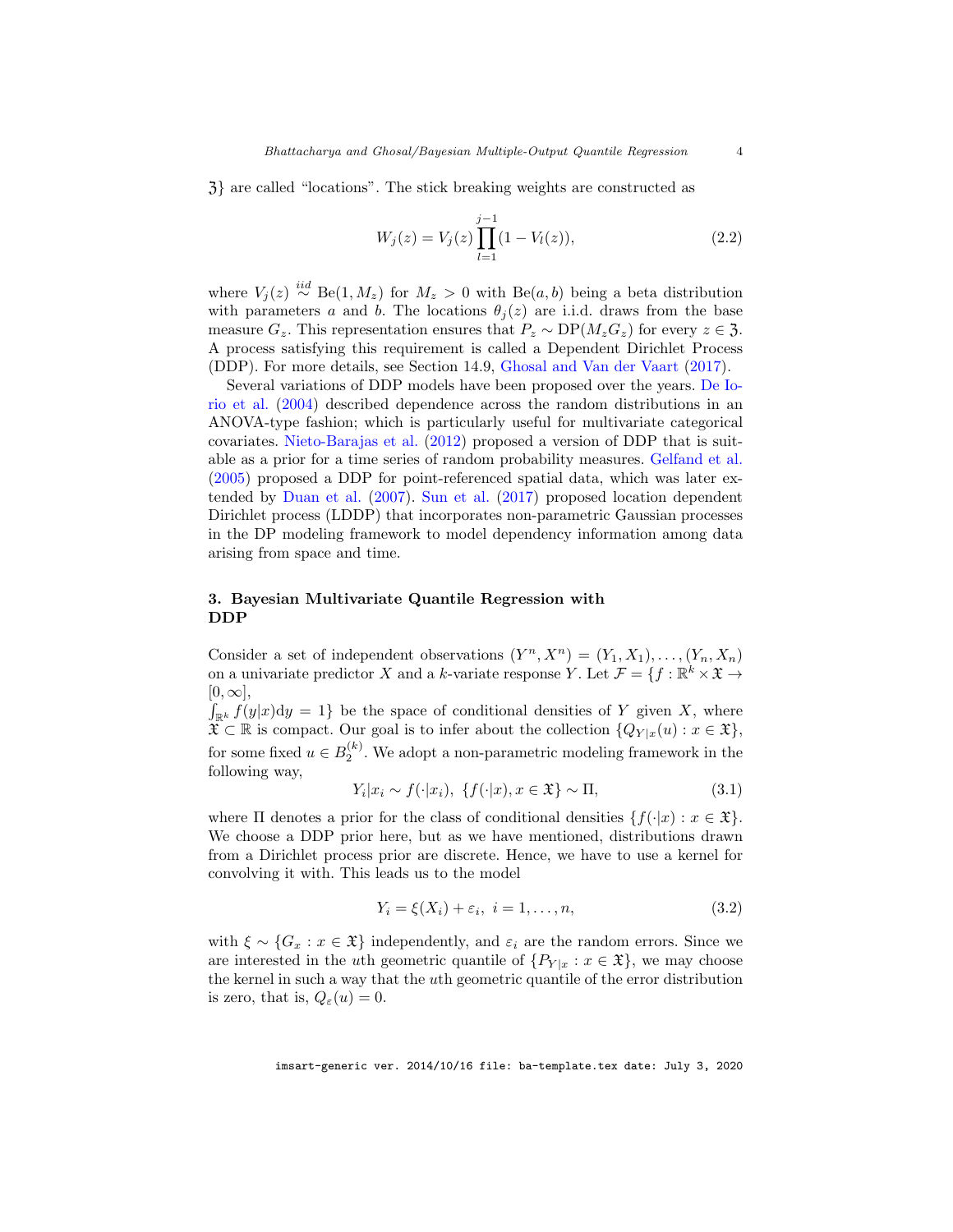The collection of distributions  $\{G_x : x \in \mathfrak{X}\}\)$  follows a DDP prior. We use a stick-breaking representation for  $G_x$  to introduce dependence across x as

$$
G_x = \sum_{l=1}^{\infty} W_l \delta_{\xi_l(x)},
$$
\n(3.3)

for any  $x \in \mathfrak{X}$ . We use a common set of stick-breaking weights  $W_l$  which are constructed from  $V_l \stackrel{iid}{\sim} \text{Be}(1, M_1)$ , for some  $M_1 > 0$ , where the locations are drawn from a k-dimensional Gaussian distribution with mean vector and covariance matrix varying with x. We represent the locations  $\xi_l(x)$  as

$$
\xi_l(x) = \alpha_l + \beta_l(x),\tag{3.4}
$$

where  $\alpha_l \stackrel{iid}{\sim} N_k(c_0, \Sigma_0)$  and  $\beta_l$  follows a Gaussian Process (GP) with mean function  $c_1x$  and covariance kernel  $\Sigma(x-x')$  where  $\Sigma(x) = \gamma \text{diag}(e^{-\lambda|x|}, \dots, e^{-\lambda|x|}).$ Here  $c_0$  and  $c_1$  are constant k-vectors and  $\Sigma_0$  is a positive definite matrix of order  $k \times k$ . Also,  $\gamma > 0$  and  $\lambda > 0$  are constants. The justification behind choosing such a prior structure is that under this prior specification,  $E(\xi_l(x_i)) = c_0 + c_1x_i$ , that is, under the prior, the expected value of the locations  $\xi_l(x)$  varies linearly with  $x$ , and the sample paths vary smoothly.

We model the distributions of the observations by a countable location-scale mixture of k-dimensional Gaussian distributions through the relations

$$
Y|\{\xi, X\} \sim \sum_{j=1}^{\infty} p_j N_k(\xi(X) + \eta_j, \sigma_j^2 I_k), \tag{3.5}
$$

where  $I_k$  denotes the identity matrix of order  $k$ . This model allows for asymmetry in the error distribution. The weights  $p_j$ ,  $j = 1, 2, \ldots$  are again constructed using stick-breaking, using  $q_j \stackrel{iid}{\sim} \text{Be}(1, M_2)$ . We put independent k-dimensional Gaussian and inverse gamma hyper-priors on  $\eta_j$  and  $\sigma_j^2$  respectively. Note that the error distribution  $\sum_{j=1}^{\infty} p_j N_k(\eta_j, \sigma_j^2 I_k)$  does not satisfy  $Q_{\varepsilon}(u) = 0$  for any  $u \in B_2^{(k)}$ . So for any  $u \in B_2^{(k)}$ , our quantile regression model is formulated as

$$
Q_{Y|x}(u) = \xi(x) + Q_{\varepsilon}(u). \tag{3.6}
$$

To reduce the computational burden, we use a truncation approximation on both sets of stick-breaking weights. Thus the full hierarchical Bayesian model is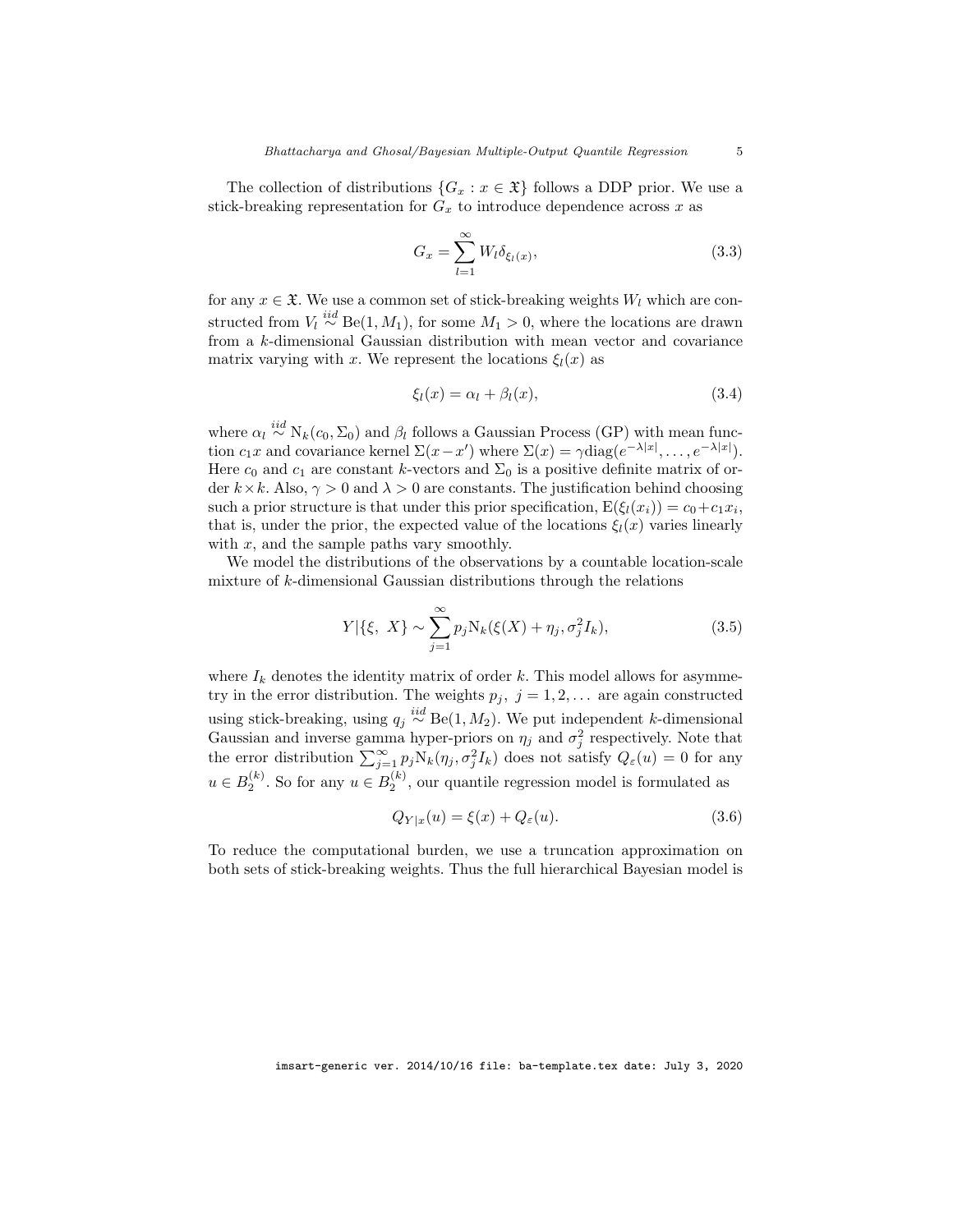<span id="page-5-1"></span>given by

$$
Y_i = \xi(X_i) + \varepsilon_i, \ i = 1, ..., n,
$$
  
\n
$$
\varepsilon_i \stackrel{iid}{\sim} \sum_{j=1}^J p_j N_k(\eta_j, \sigma_j^2 I_k),
$$
  
\n
$$
p_1 = q_1, \ p_l = q_l \prod_{r=1}^{l-1} (1 - q_r), \ l = 2, ..., J - 1, \ p_J = 1 - \sum_{l=1}^{J-1} q_l,
$$
  
\n
$$
\eta_j \stackrel{iid}{\sim} N_k(c_{\eta}, s_{\eta}^2 I_k), \ \sigma_j^2 \stackrel{iid}{\sim} IG(a, b) \ j = 1, 2, ..., J,
$$
  
\n
$$
q_l \stackrel{iid}{\sim} \text{Be}(1, M_2), \ l = 1, 2, ..., J - 1, \ M_2 \sim \text{Ga}(a_{M_2}, b_{M_2})
$$
  
\n
$$
\xi(X_i) \stackrel{iid}{\sim} G_{X_i}, \ G_{X_i} = \sum_{l=1}^N W_l \delta_{\xi_l(X_i)}
$$
  
\n
$$
\xi_l(X_i) = \alpha_l + \beta_l(X_i), \ l = 1, ..., N,
$$
  
\n
$$
\alpha_1, ..., \alpha_N \stackrel{iid}{\sim} N_k(c_0, \Sigma_0),
$$
  
\n
$$
(\beta_l(X_1), ..., \beta_l(X_n)) \stackrel{iid}{\sim} N_{kn}((c_1 X_1, ..., c_1 X_n)), ((\Sigma(X_i - X_j))))), \ j = 1, ..., N,
$$
  
\n
$$
W_1 = V_1, \ W_l = V_l \prod_{r=1}^{l-1} (1 - V_r), \ l = 2, ..., N - 1, \ W_N = 1 - \sum_{l=1}^{N-1} W_l,
$$
  
\n
$$
V_l \stackrel{iid}{\sim} \text{Be}(1, M_1), \ l = 1, ..., N - 1, \ M_1 \sim \text{Ga}(a_{M_1}, b_{M_1}),
$$

where  $Ga(a, b)$  denotes a Gamma distribution with parameters a and b, and  $IG(a, b)$  denotes an inverse-gamma distribution. The truncated stick-breaking construction reduces the computations to finitely many terms. We use a Markov Chain Monte Carlo (MCMC) method to compute the posterior estimates, which we describe in detail in the next section.

#### <span id="page-5-0"></span>4. Posterior Computation

We use a block Gibbs sampler [\(Ishwaran and James](#page-26-7) [\(2001\)](#page-26-7)) for estimating the parameters. Suppose that, we have d distinct observations  $X_1, \ldots, X_d$  on the covariate X, and for each  $X_i$ , we have  $n_i$  observations  $Y_{i1}, \ldots, Y_{in_i}$  on the response Y. We introduce two sets of latent variables as below for the ease of computation.

- Define  $L = (L_1, \ldots, L_d)$  such that  $L_i = l$  if and only if  $\xi(X_i) = \xi_l(X_i)$ ,  $i=1,\ldots,d.$
- Also define  $Z = (Z_{11}, \ldots, Z_{dn_d})$  such that  $\varepsilon_{im} | \{Z_{im} = j\} \sim N_k(\eta_j, \sigma_j^2 I_k)$ .

We describe the posterior full conditional distributions for each parameter below.

1. To update  $\alpha_1, \ldots, \alpha_N$ :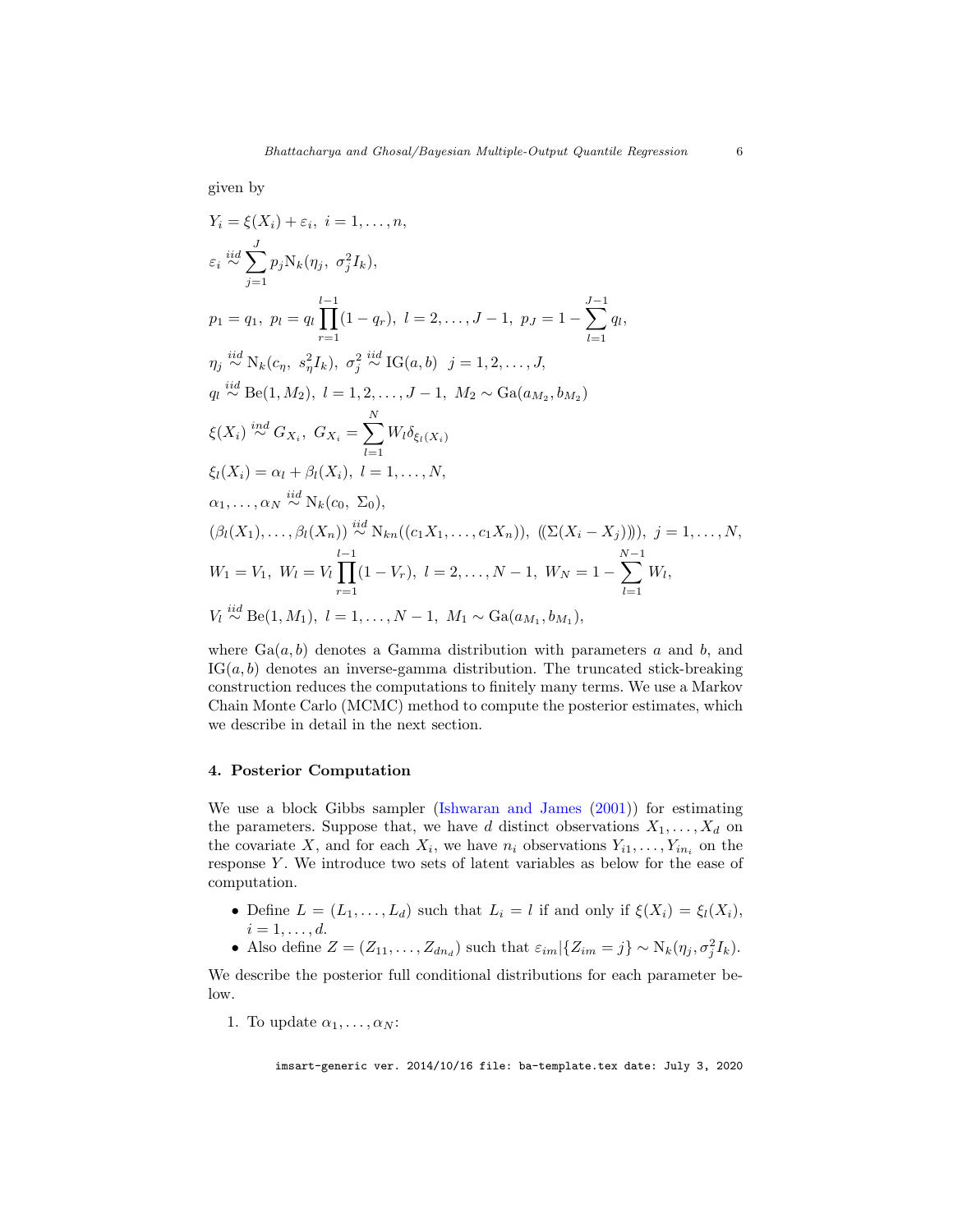- Let  $d^*$  be the number of distinct values  $\{L_j^* : j = 1, \ldots, d^*\}$  of the vector L. If  $l \notin \{L_j^{\star} : j = 1, ..., d^{\star}\}, \alpha_l$  is drawn from  $N_k(c_0, \Sigma_0)$ .
- If  $l = L_j^*$ ,  $j = 1, ..., d^*$ ,

$$
p(\alpha_{L_j^*}|-) \propto \exp\{-\frac{1}{2}(\alpha_{L_j^*} - c_0)'\Sigma_0^{-1}(\alpha_{L_j^*} - c_0)\}\times \prod_{\{i:L_i = L_j^*\}} \prod_{r=1}^{n_i} \exp\{-\frac{1}{2\sigma_{Z_{ir}}^2}(Y_{ir} - \alpha_{L_j^*} - \beta_{L_j^*}(X_i) - \eta_{Z_{ir}})\times (Y_{ir} - \alpha_{L_j^*} - \beta_{L_j^*}(X_i) - \eta_{Z_{ir}})\},\
$$

which is a  $k$ -dimensional Gaussian distribution with mean

$$
\left\{\Sigma_{0}^{-1}+\sum_{i:L_{i}=L_{j}^{*}}\sum_{r=1}^{n_{i}}\frac{1}{\sigma_{Z_{ir}}^{2}}I_{k}\right\}^{-1}\left\{\Sigma_{0}^{-1}c_{0}+\sum_{i:L_{i}=L_{j}^{*}}\sum_{r=1}^{n_{i}}\frac{(Y_{ir}-\alpha_{L_{j}^{*}}-\beta_{L_{j}^{*}}(x_{i})-\eta_{Z_{ir}})}{\sigma_{Z_{ir}}^{2}}\right\}
$$
\nand covariance matrix  $\left\{\Sigma_{0}^{-1}+\sum_{i:L_{i}=L_{j}^{*}}\sum_{r=1}^{n_{i}}\frac{1}{\sigma_{Z_{ir}}^{2}}I_{k}\right\}^{-1}$ .  
\n2. To update  $\beta_{l}(X_{1}),\ldots,\beta_{l}(X_{d}), l=1,\ldots,N$ :

• If  $l \notin \{L_j^{\star} : j = 1, ..., d^{\star}\},\$ 

$$
(\beta_l(X_1),\ldots,\beta_l(X_d)) \sim N_{kd}(c_1X_1,\ldots,c_1X_d), (\big(\Sigma(X_i-X_j)\big))).
$$

• Denote  $X^j = (X_i, i : L_i = L_j^*)$  and  $X^{-j} = (X_i, i : L_i \neq L_j^*)$ . Also, let  $\beta_{L_j^*}(X^j) = (\beta_{L_j^*}(X_i), i : L_i = L_j^*)$  and  $\beta_{L_j^*}(X^{-j}) = (\beta_{L_j^*}(X_i), i : L_j = L_j^*)$  $L_i \neq L_j^{\star}$ ). Let  $m_{j,-j}$  denote the conditional prior mean for  $\beta_{L_j^{\star}}(X^j)$ given  $\beta_{L_j^*}(X^{-j})$ . Also, let  $V_{j,-j}$  denote the conditional prior covariance matrix for  $\beta_{L_j^*}(X^j)$  given  $\beta_{L_j^*}(X^{-j})$ . Similarly,  $m_{-j,j}$  and  $V_{-j,j}$ denote the conditional prior mean and covariance matrix of  $\beta_{L_j^*}(X^{-j})$ given  $\beta_{L_j^*}(X^j)$  respectively. If  $l = L_j^*$ ,  $j = 1, ..., d^*$ , then for i such that  $L_i = L_j^*$ 

$$
p(\beta_{L_j^*}(X^j)|-) \propto \exp\{-\frac{1}{2}(\beta_{L_j^*}(X^j) - m_{j,-j})'V_{j,-j}^{-1}(\beta_{L_j^*}(X^{-j}) - m_{j,-j})\}\times \prod_{\{i:L_i=L_j^*\}} \prod_{r=1}^{n_i} \exp\{-\frac{1}{2\sigma_{Z_{ir}}^2}(Y_{ir} - \alpha_{L_j^*} - \beta_{L_j^*}(X_i) - \eta_{Z_{ir}})'\} (Y_{ir} - \alpha_{L_j^*} - \beta_{L_j^*}(X_i) - \eta_{Z_{ir}})\},
$$

which is a  $kU_{L_j^*}$ -dimensional Gaussian distribution, where  $U_l = \#\{i :$  $L_i = l$ .

• Also  $p(\beta_{L_j^*}(X^{-j})|-)$  is proportional to

$$
\exp\{-\frac{1}{2}(\beta_{L_j^*}(X^{-j}) - m_{-j,j})'V_{-j,j}^{-1}(\beta_{L_j^*}(X^{-j}) - m_{-j,j})\},\
$$

imsart-generic ver. 2014/10/16 file: ba-template.tex date: July 3, 2020

 $\overline{a}$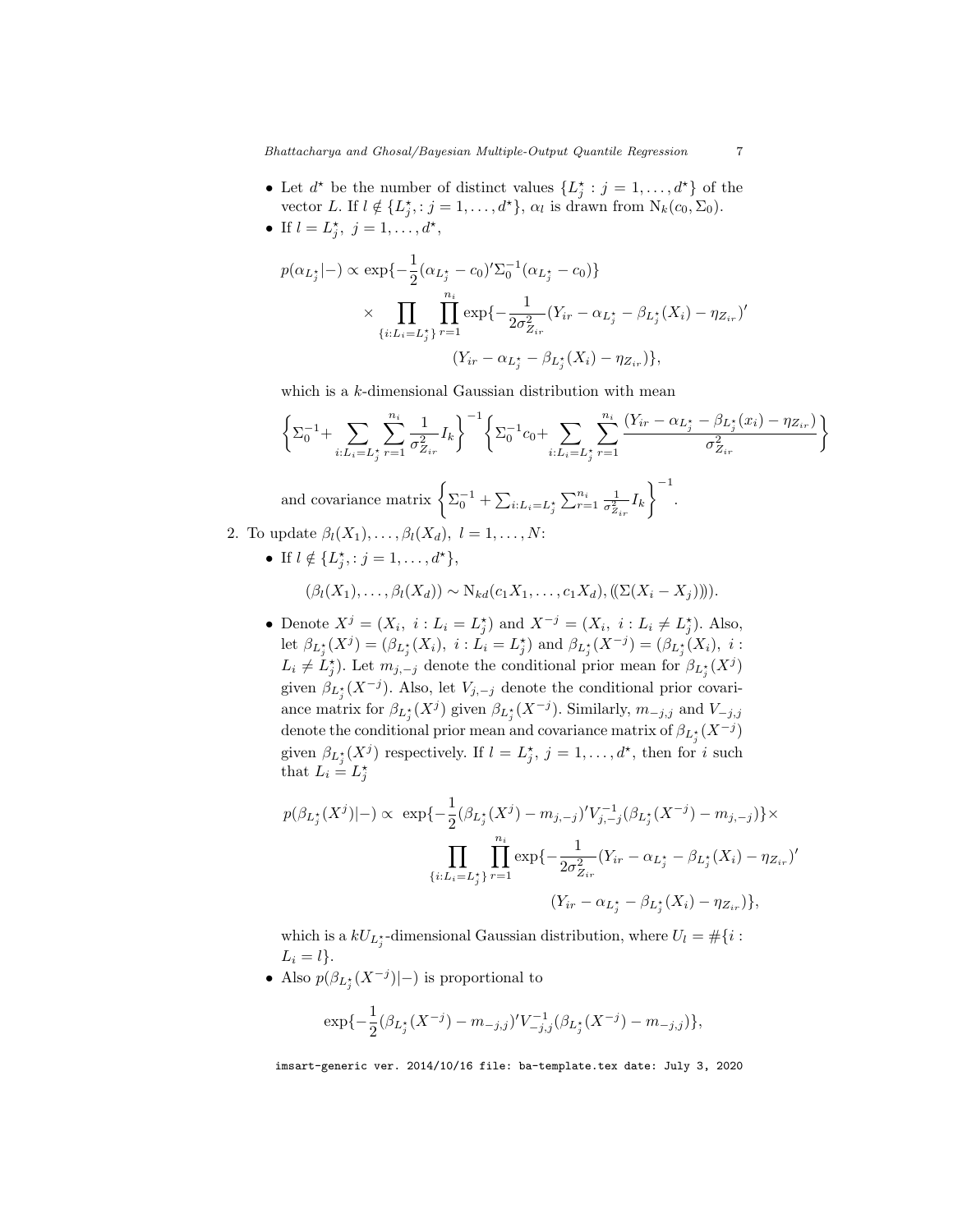<span id="page-7-0"></span>which is a  $k(d-U_{L_j^*})$ -dimensional Gaussian distribution with mean vector  $m_{-j,j}$  and covariance matrix  $V_{-j,j}$ .

- If our goal to estimate  $Q_{Y|x}(u)$  for an arbitrary  $x \in \mathfrak{X}$ , for a fixed  $u \in B_2^{(k)}$ ,  $\beta_l(x)$  has to be sampled conditional on  $\beta_l(X_1), \ldots, \beta_l(X_d)$ , for  $l = 1, ..., N$ , which is a k-dimensional Gaussian distribution.
- 3. To update  $W_1, \ldots, W_N$ :

The posterior full conditional for  $W$  is given by

$$
p(w|-) \propto f_W(w|M_1) \prod_{l=1}^N w_l^{U_l},
$$

where  $f_W(\cdot|M_1)$  is the generalized Dirichlet distribution [\(Wong](#page-27-8) [\(1998\)](#page-27-8))

$$
f_W(w|M_1) = M_1^{N-1} w_N^{M_1-1} (1-w_1)^{-1} (1-(w_1+w_2))^{-1} \times \cdots \times (1-\sum_{l=2}^{N-2} w_l)^{-1}.
$$

The posterior for  $W$  is a generalized Dirichlet distribution as well and can be sampled as follows using latent Beta variables as follows.

- Generate  $V_l \stackrel{ind}{\sim} \text{Be}(1 + U_l, M_1 + \sum_{r=l+1}^{N} U_r)$  for  $l = 2, ..., N 1$ .
- Set  $W_1 = V_1, W_l = V_l \prod_{r=1}^{l-1} (1 V_r),$  for  $l = 2, ..., N-1$ , and  $W_N = 1 - \sum_{l=1}^{N-1} W_l.$
- 4. To update  $L_1, \ldots, L_d$ :

Each  $L_i$  is drawn from  $\{1, \ldots, N\}$  with probabilities proportional to

$$
W_l \prod_{r=1}^{n_i} \exp\{-\frac{1}{2\sigma_j^2}(Y_{ir} - \alpha_l - \beta_l(X_i) - \eta_{Z_{ir}})'(Y_{ir} - \alpha_l - \beta_l(X_i) - \eta_{Z_{ir}})\},\
$$

for  $l = 1, \ldots, N$ .

5. To update  $\eta_1, \ldots, \eta_J$ :

Suppose there are s distinct values of  $Z_{ij}, i = 1, \ldots, d, j = 1, \ldots, n_i$ , and we denote them by  $Z_1^{\star}, \ldots, Z_s^{\star}$ .

- If  $j \notin \{Z_r^* : r = 1, ..., s\}$ , draw  $\eta_j$  from  $N_k(c_\eta, s_\eta^2 I_k)$ .
- If  $j \in \{Z_r^* : r = 1, \ldots, s\}$ , draw  $\eta_j$  from

$$
p(\eta_{Z_r^*}|-) \propto \exp\{-\frac{1}{2s_\eta^2}(\eta_{Z_r^*}-c_\eta)'(\eta_{Z_r^*}-c_\eta)\}\
$$

$$
\prod_{\{(i,l): Z_{il}=Z_r^*\}} \exp\{-\frac{1}{2\sigma_{Z_r^*}^2}(Y_{il}-\alpha_{L_i}-\beta_{L_i}(X_i)-\eta_{Z_r^*})'\}
$$

$$
(Y_{il}-\alpha_{L_i}-\beta_{L_i}(X_i)-\eta_{Z_r^*})\},
$$

which is a k-dimensional Gaussian distribution, with mean vector

$$
\left(\frac{1}{s_{\eta}^2} + \frac{1}{\sigma_{Z_{r}}^2}\right)^{-1} \left(\frac{1}{s_{\eta}^2}c_{\eta} + \sum_{i,l: Z_{il} = Z_{r}^*} \frac{Y_{il} - \alpha_{L_i} - \beta_{L_i}(X_i) - \eta_{Z_{r}^*}}{\sigma_{Z_{r}^*}^2}\right)
$$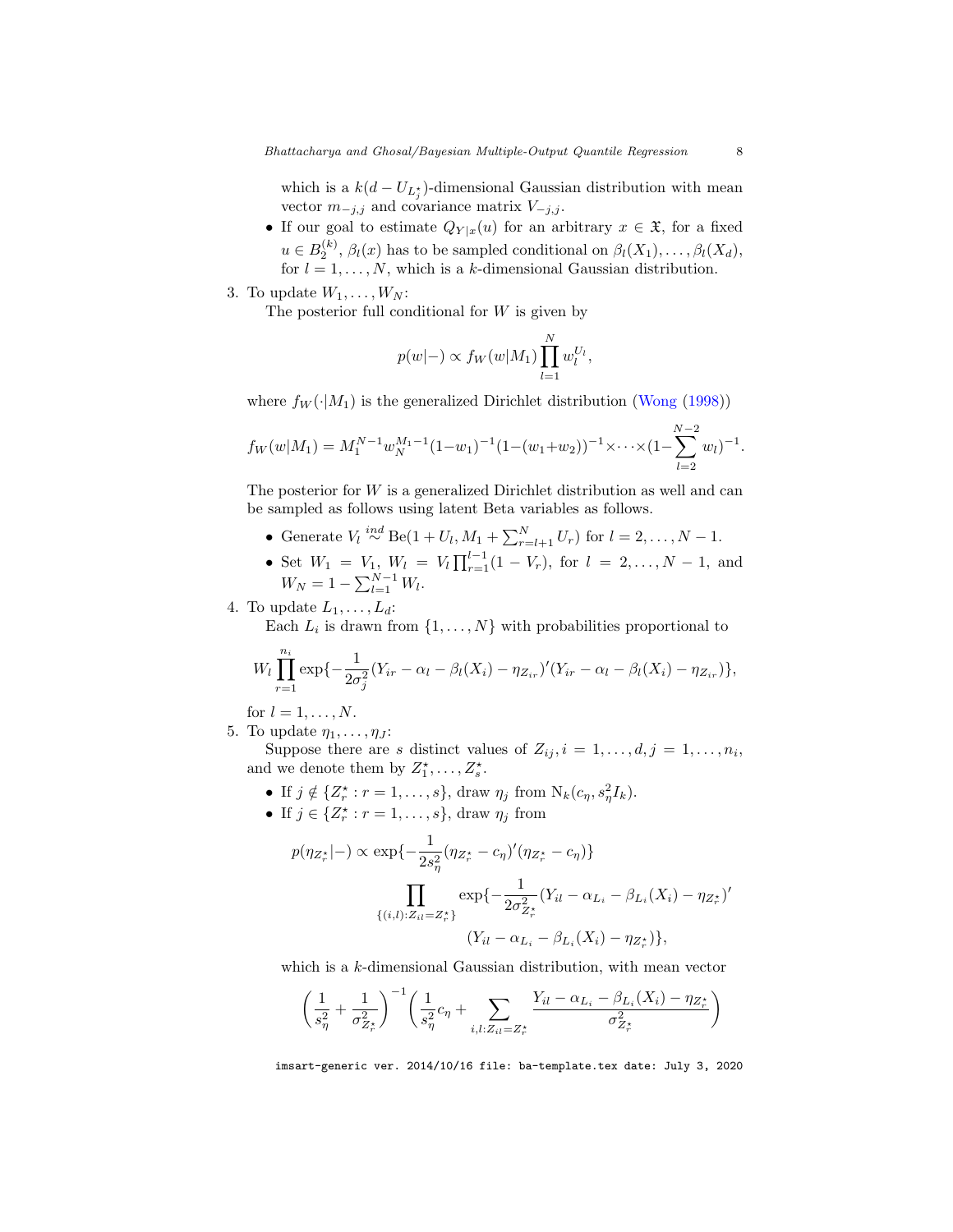and covariance matrix 
$$
\left(\frac{1}{s_{\eta}^2} + \frac{1}{\sigma_{Z_r^*}^2}\right)^{-1} I_k
$$
.

- 6. To update  $\sigma_1^2, \ldots, \sigma_J^2$ :
	- If  $j \notin \{Z_r^* : r = 1, \ldots, s\}$ , draw  $\sigma_j^2$  from IG $(a, b)$ .
	- If  $j \in \{Z_r^* : r = 1, \ldots, s\}$ ,  $p(\sigma_{Z_r^*}^2 | -)$  is proportional to

$$
(\sigma_{Z_r^*}^2)^{-a-1} e^{-b/\sigma_{Z_r^*}^2} \prod_{\{(i,l): Z_{il}=Z_r^*\}} \exp\{-\frac{1}{2\sigma_{Z_r^*}^2} (Y_{il} - \alpha_{L_i} - \beta_{L_i}(X_i) - \eta_{Z_r^*})' \right. \\
\left. (Y_{il} - \alpha_{L_i} - \beta_{L_i}(X_i) - \eta_{Z_r^*}) \right\}.
$$

- 7. To update  $Z_{il}$ ,  $i = 1, ..., d$ ,  $l = 1, ..., n_i$ :
	- Draw  $Z_{il}$  from  $\{1, \ldots, J\}$  with probability proportional to

$$
q_j \prod_{\{(i,l):Z_{il}=j\}} \exp\{-\frac{1}{2\sigma_j^2} (Y_{il} - \alpha_{L_i} - \beta_{L_i}(X_i) - \eta_j)'(Y_{il} - \alpha_{L_i} - \beta_{L_i}(X_i) - \eta_j)\}.
$$

8. To update  $p_1, \ldots, p_J$ :

The posterior full conditional for  $p = (p_1, \ldots, p_J)$  is given by

$$
p(p_1,...,p_J|-) \propto f_p(p_1,...,p_J|M_2) \prod_{j=1}^J p_j^{U_j^*},
$$

with  $U_j^* = #\{(i, l) : Z_{il} = j\}$ , and  $f_p(p_1, \ldots, p_J | M_2)$  is the generalized Dirichlet distribution

$$
f_p(p_1,\ldots,p_J|M_2) = M_2^{J-1} p_J^{M_2-1} (1-p_1)^{-1} (1-(p_1+p_2))^{-1} \times \cdots \times (1-\sum_{l=2}^{J-2} p_l)^{-1}.
$$

The posterior for  $(p_1, \ldots, p_J)$  is a generalized Dirichlet distribution as well and can be sampled as follows using latent Beta variables as follows.

- Generate  $q_l \stackrel{ind}{\sim} \text{Be}(1+U_l^{\star}, M_2+\sum_{r=l+1}^J U_r^{\star})$  for  $l=2,\ldots,J-1$ .
- Set  $p_1 = q_l$ ,  $p_l = q_l \prod_{r=1}^{l-1} (1 q_l)$ , for  $l = 2, ..., J-1$ , and  $W_J =$  $1 - \sum_{l=1}^{J-1} W_l$ .
- 9. To update  $W_1, \ldots, W_N$ :
	- The posterior for  $(W_1, \ldots, W_N)$  is also generalized Dirichlet distribution and can be sampled as follows using latent Beta variables as follows.
		- Generate  $V_l \stackrel{ind}{\sim} \text{Be}(1 + U_l, M_2 + \sum_{r=l+1}^{N} U_r)$  for  $l = 2, ..., N 1$ .
		- Set  $W_1 = V_1, W_l = V_l \prod_{r=1}^{l-1} (1 V_r),$  for  $l = 2, ..., N-1$ , and  $W_N = 1 - \sum_{l=1}^{N-1} W_l.$
- 10. To update  $M_1$ :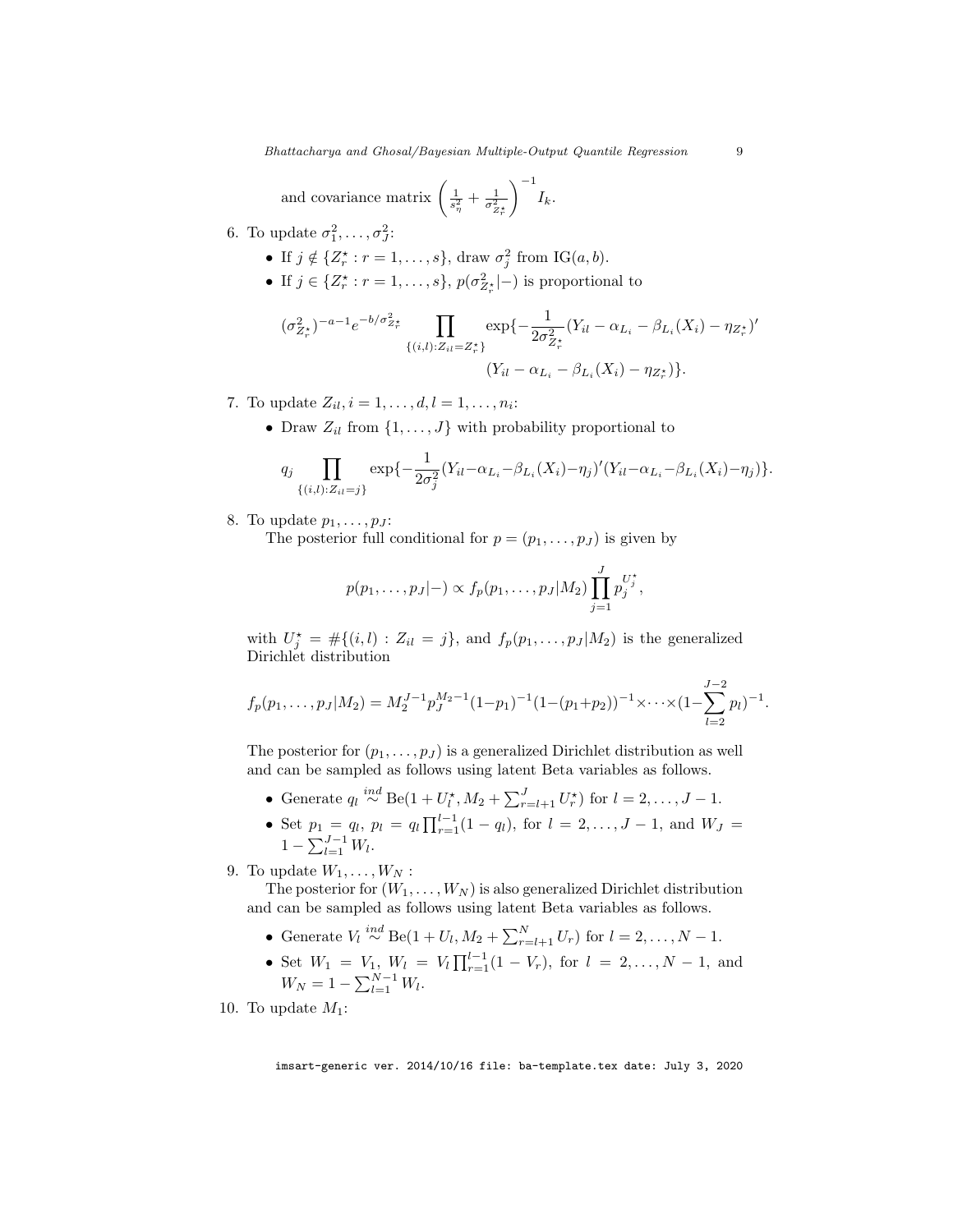<span id="page-9-3"></span>• The posterior full conditional for  $M_1$  is given by

$$
p(M_1|-) \propto e^{-(b_{M_1} - \log W_N)M_1} M_1^{a_{M_1} + N - 1},
$$

which is a  $Ga(a_{M_1} + N, b_{M_1} - log W_N)$  distribution.

11. To update  $M_2$ :

• The posterior full conditional for  $M_2$  is given by

$$
p(M_2|-) \propto e^{-(b_{M_2} - \log p_J)M_2} M_2^{a_{M_2}+J-1},
$$

which is a  $Ga(a_{M_2} + J, b_{M_2} - \log p_J)$  distribution.

The MCMC sampling scheme is implemented using the nimble package in R, which is a system for writing hierarchical Bayesian models highly compatible with BUGS and JAGS. The advantage of using *nimble* is that it compiles the models by generating C++ code, which makes the computation faster.

After generating the posterior samples, we need to take care of the violation of the condition  $Q_{\varepsilon}(u) = 0$ . For each of the B many MCMC iterations of  $p =$  $(p_1, \ldots, p_J)$ ,  $\eta = (\eta_1, \ldots, \eta_J)$  and  $\sigma^2 = (\sigma_1^2, \ldots, \sigma_J^2)$ , we have to compute

<span id="page-9-0"></span>
$$
Q_{\varepsilon}^{b}(u) = \underset{\theta \in \mathbb{R}^{k}}{\arg \min} \sum_{j=1}^{J} p_{j}^{b} \int \Phi_{2}(u, x - \theta) e^{-\|x - \eta_{j}^{b}\|^{2} / 2(\sigma_{j}^{2})^{b}} dx, \ b = 1, ..., B. \quad (4.1)
$$

When the response variable is two-dimensional, the integral inside [\(4.1\)](#page-9-0) can be reduced to a one-dimensional integral by the following trick. For  $k = 2$ , we can do a polar transform and reduce the integral for each  $j$  in  $(4.1)$  to

<span id="page-9-1"></span>
$$
\left(\frac{1}{2\pi}\right)^{k/2} e^{-\|\theta-\eta_j\|^2/2\sigma_j^2} \sigma_j^2 \int_0^\infty r^2 e^{-r^2/2} \left(\int_0^{2\pi} e^{-r(\theta_1-\eta_{j1})\cos u - r(\theta_2-\eta_{j2})\sin u} du\right) dr
$$
  
+  $u_1(\eta_{j1} - \theta_1) + u_2(\eta_{j2} - \theta_2).$  (4.2)

Then, [\(4.2\)](#page-9-1) reduces to

<span id="page-9-2"></span>
$$
\left(\frac{1}{2\pi}\right)^{k/2} e^{-\|\theta-\eta\|^2/2\sigma_j^2} \sigma_j^2 \int_0^\infty r^2 e^{-r^2/2} 2\pi I_0 \left(r\sqrt{(\theta_1-\eta_1)^2+(\theta_2-\eta_2)^2}\right) dr
$$
  
 
$$
u_1(\eta_1-\theta_1) + u_2(\eta_2-\theta_2),
$$
 (4.3)

where  $I_0$  is the modified Bessel function of first kind [\(Ifantis and Siafarikas](#page-26-14) [\(1990\)](#page-26-14)). We can take a rectangular grid for  $\theta$  and for each  $\theta$  in that grid, we compute the integral in [\(4.3\)](#page-9-2) and the minimizer gives us an approximation for  $Q_{\varepsilon}^{b}(u)$ . We then calculate  $B^{-1}\sum_{b=1}^{B}Q_{\varepsilon}^{b}(u)$  and add this to the posterior mean of  $\xi(X_i)$  for each  $i = 1, \ldots, d$ , which gives us the uth geometric quantile for Y given  $X_i$ ,  $i = 1, \ldots, d$ .

There is another way of numerically computing  $Q_{\epsilon}^{b}(u)$ , by Monte Carlo integration. This method extends to dimensions higher than 2. For each  $b \in$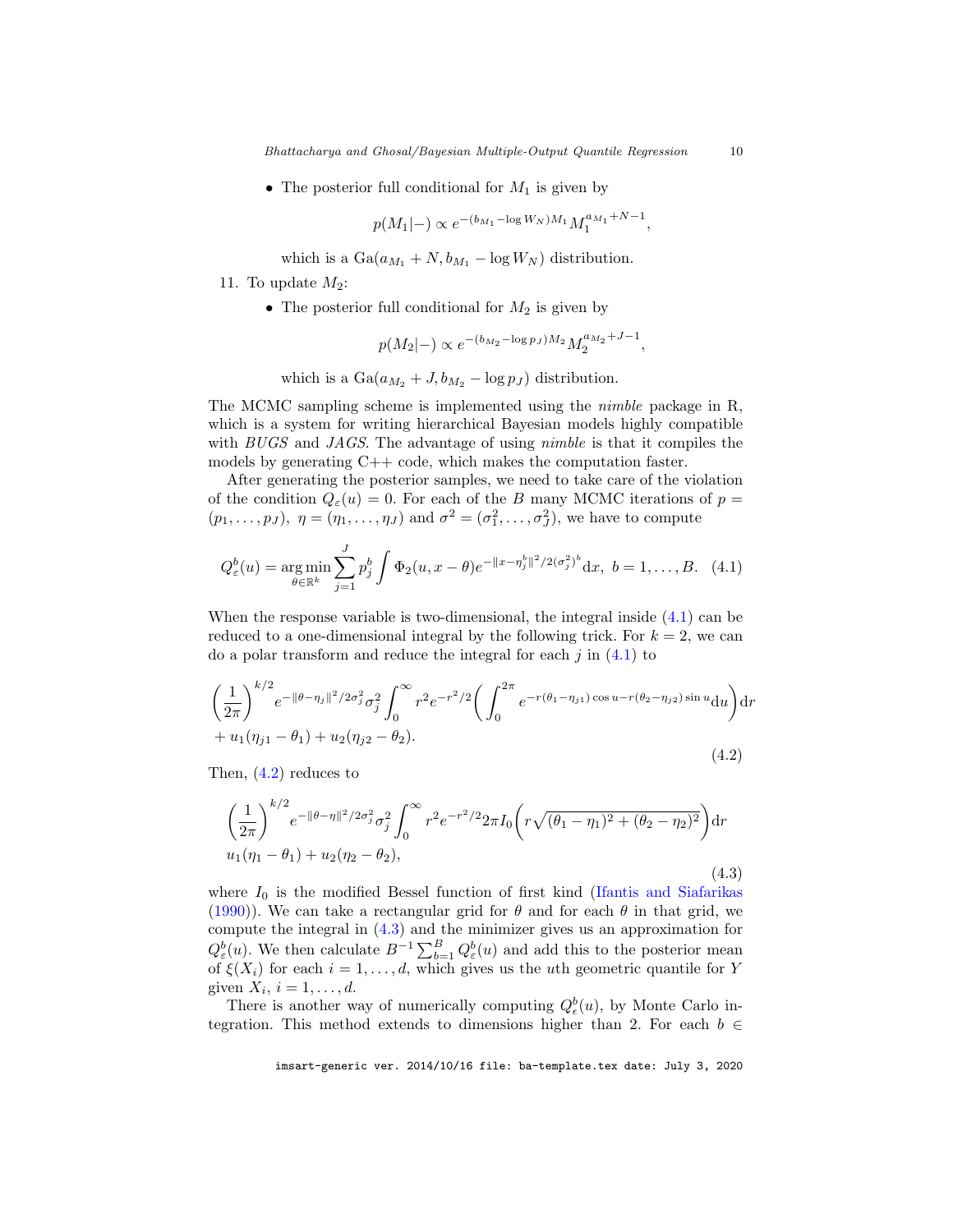$\{1, \ldots, B\}$ , we generate a large number of samples  $t_1^b, \ldots, t_R^b$  from the mixture of k-dimensional Gaussian distributions  $\sum_{j=1}^{J} p_j N_k(\eta_j, \sigma_j^2 I_k)$ . We again take a grid for  $\theta$  and for each  $\theta$  in the grid and for each  $b \in \{1, \ldots, B\}$ . We compute the Monte Carlo average  $R^{-1} \sum_{r=1}^{R} \Phi_2(u, t_r^b - \theta)$ . We look at the minimizer of this Monte Carlo average which approximates  $Q_{\varepsilon}^{b}(u)$ .

### <span id="page-10-0"></span>5. Posterior Consistency

In this section, we prove the weak posterior consistency for any fixed uth geometric quantile of the collection of true conditional densities  $\{f^*(\cdot|x) : x \in \mathfrak{X}\}.$ The model described in Section [3](#page-3-0) can be alternatively written as

$$
f(y|x) = \int \frac{1}{\sigma^k} \phi_k \left( \frac{y - \xi(x) - \eta}{\sigma} \right) dG(\xi) dQ(\eta, \sigma), \tag{5.1}
$$

where  $\phi_k(\cdot)$  denotes a k-dimesnional standard normal kernel, and  $G \times Q$  is the mixing distribution. The measures  $G$  and  $Q$  are of the form

$$
G = \sum_{h=1}^{\infty} W_h \delta_{\xi_h},
$$
  

$$
Q = \sum_{j=1}^{\infty} p_j \delta_{(\eta_j, \sigma_j)}.
$$

For every  $x \in \mathfrak{X} = [0, 1], G_x$  is the induced measure of G through the evaluation map  $\xi \mapsto \xi(x)$ , which can be written as

$$
G_x = \sum_{h=1}^{\infty} W_h \delta_{\xi_h(x)}.
$$

The mixing distribution  $G \times Q$  is given the prior  $P$  on  $\mathfrak{M}(\mathcal{C}(\mathfrak{X}) \times \mathbb{R}^k \times \mathbb{R}^+)$ , where  $\mathfrak{M}(\Theta)$  is the space of probability distributions on  $\Theta$ , and  $\mathcal{C}(\mathfrak{X})$  is the space of continuous functions on  $\mathfrak{X}$ . The prior  $P$  on  $\mathfrak{M}(\mathcal{C}(\mathfrak{X}) \times \mathbb{R}^k \times \mathbb{R}^+)$  induces  $\int \phi_k \left( \frac{y-\xi(x)-\eta}{\xi(x)} \right)$ a prior  $\Pi$  on the space of conditional densities  ${\mathcal F}$  through the map  $G\times Q\mapsto$ σ  $\log(G(\xi)dQ(\eta, \sigma))$ . We put priors on G and Q through stick-breaking weights, as described in Section [3.](#page-3-0) The true density  $f^* \in \mathcal{F}$  is assumed to be of the form

<span id="page-10-1"></span>
$$
f^{\star}(y|x) = \int \frac{1}{\sigma^k} \phi_k \left( \frac{y - \xi(x) - \eta}{\sigma} \right) dG^{\star}(\xi) dQ^{\star}(\eta, \sigma), \tag{5.2}
$$

where  $G^*$  and  $Q^*$  are compactly supported probability measures on  $\mathcal{C}(\mathfrak{X})$  and  $\mathbb{R}^k \times \mathbb{R}^+$  respectively. Just like before,  $G_x^*$  is the induced measure from  $G^*$ through the evaluation map  $\xi \mapsto \xi(x)$ , with  $G^*$  being compactly supported on  $\mathbb{R}^k$ . To prove the posterior consistency of the conditional geometric quantiles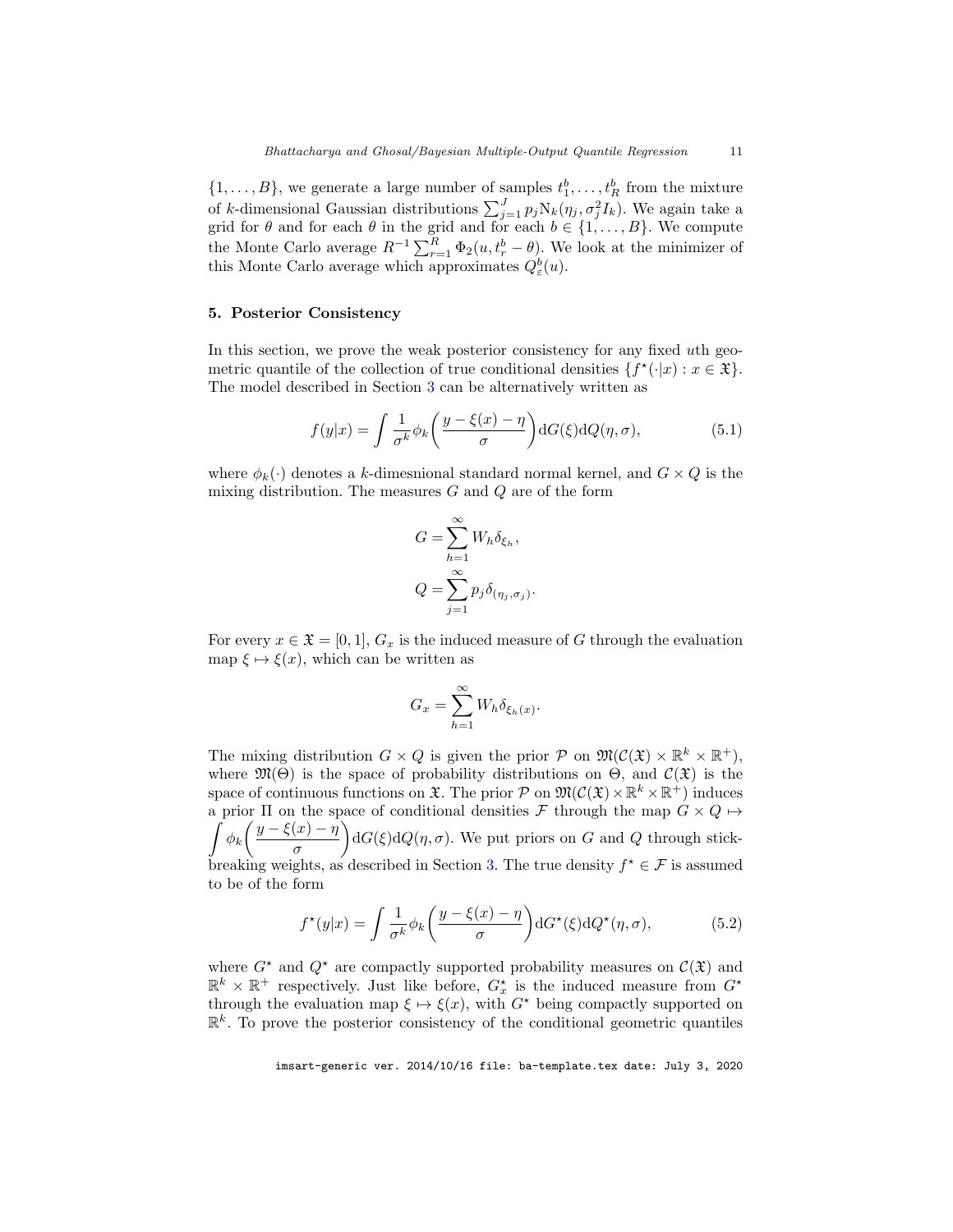$Q_{Y|x}(u)$ , we need to show the posterior consistency of the conditional distribution  $F_{Y|x}$  around a neighborhood of the true distribution  $F_{Y|x}^{\star}$ . It appears not possible to derive the posterior consistency of the conditional distribution at a value of  $x$  from the weak posterior consistency of the joint distribution of X and Y. However, we can derive the posterior consistency of a  $\delta$ -smoothed conditional distribution of Y given x, defined below. Let  $P_{X,Y}$  denote the joint distribution of X and Y, and let  $F_{X,Y}$  denote the CDF. for a chosen  $\delta > 0$ , the  $\delta$ -smoothed posterior distribution function of Y given X is defined as

$$
F_{\delta;Y|x}(y) = \frac{P_{X,Y}(|X-x| \le \delta, Y \le y)}{P_X(|X-x| \le \delta)}.
$$
\n(5.3)

For  $u \in B_2^{(k)}$ , the uth geometric quantile of the  $\delta$ -smoothed conditional distribution is defined as

$$
Q_{\delta;Y|x}(u) = \underset{\theta \in \mathbb{R}^k}{\arg \min} \int \{ \Phi_2(u, Y - \theta) - \Phi_2(u, Y) \} dF_{\delta;Y|x}(y). \tag{5.4}
$$

Our main theorem, which gives the posterior consistency for  $\{Q_{\delta;Y|x}(u) : x \in \mathfrak{X}\}\$ for a fixed  $u \in B_2^{(k)}$  is stated below.

<span id="page-11-0"></span>**Theorem 1.** Assume that, for every  $x \in \mathfrak{X}$  and  $u \in B_2^{(k)}$ ,

$$
\inf_{\theta:\|\theta-\theta^{\star}\|_2\geq\epsilon}\int\{\Phi_2(u,y-\theta)-\Phi_2(u,y)\}\mathrm{d}F^{\star}_{Y|x}(y)>\int\{\Phi_2(u,y-\theta^{\star})-\Phi_2(u,y)\}\mathrm{d}F^{\star}_{Y|x}(y).
$$

Then for  $\delta_n \to 0$  sufficiently slowly and for every  $x \in \mathfrak{X}$ ,  $\Pi\{Q_{\delta_n;Y|x}(u) Q_{Y|x}^{\star}(u) < \epsilon | (Y^n, X^n) \} \to 1$  a.s., for every  $\epsilon > 0$ .

We first need to introduce some notions and establish some auxiliary results. The first result guarantees that our chosen prior is sensible in the non-parametric setting, i.e., it has a large topological support. We consider support properties for weak neighborhoods of the type

$$
\left\{ f: \sup_x \left| \int \{g(y)f(y|x)dy - g(y)f^*(y|x)\} dy \right| < \epsilon \right\},\tag{5.5}
$$

<span id="page-11-1"></span>for every bounded and continuous function  $g: \mathbb{R}^k \to \mathbb{R}$ .

**Lemma 1.** For every bounded and continuous  $g: \mathbb{R}^k \to [0,1],$ 

$$
\Pi\bigg\{f: \sup_x \Big|\int \{g(y)f(y|x)\mathrm{d}y - g(y)f^\star(y|x)\}\mathrm{d}y\Big| < \epsilon\bigg\} > 0. \tag{5.6}
$$

The proof of Lemma in Section [8.](#page-15-0) We will need one more auxiliary result for proving the weak consistency, and for that we will need a bit more notation here. We define the joint density of X and Y by  $h(x, y) = f(y|x)q(x)$ , where  $q(x)$  is the fixed marginal density of X, assumed to be bounded away from 0 on  $\mathfrak{X}$ . Similarly, the true joint density of X and Y is given by  $h^*(x, y) = f^*(y|x)q(x)$ . Next, we define the notion of a weak neighborhood for the true conditional density  $f^* \in \mathcal{F}$ .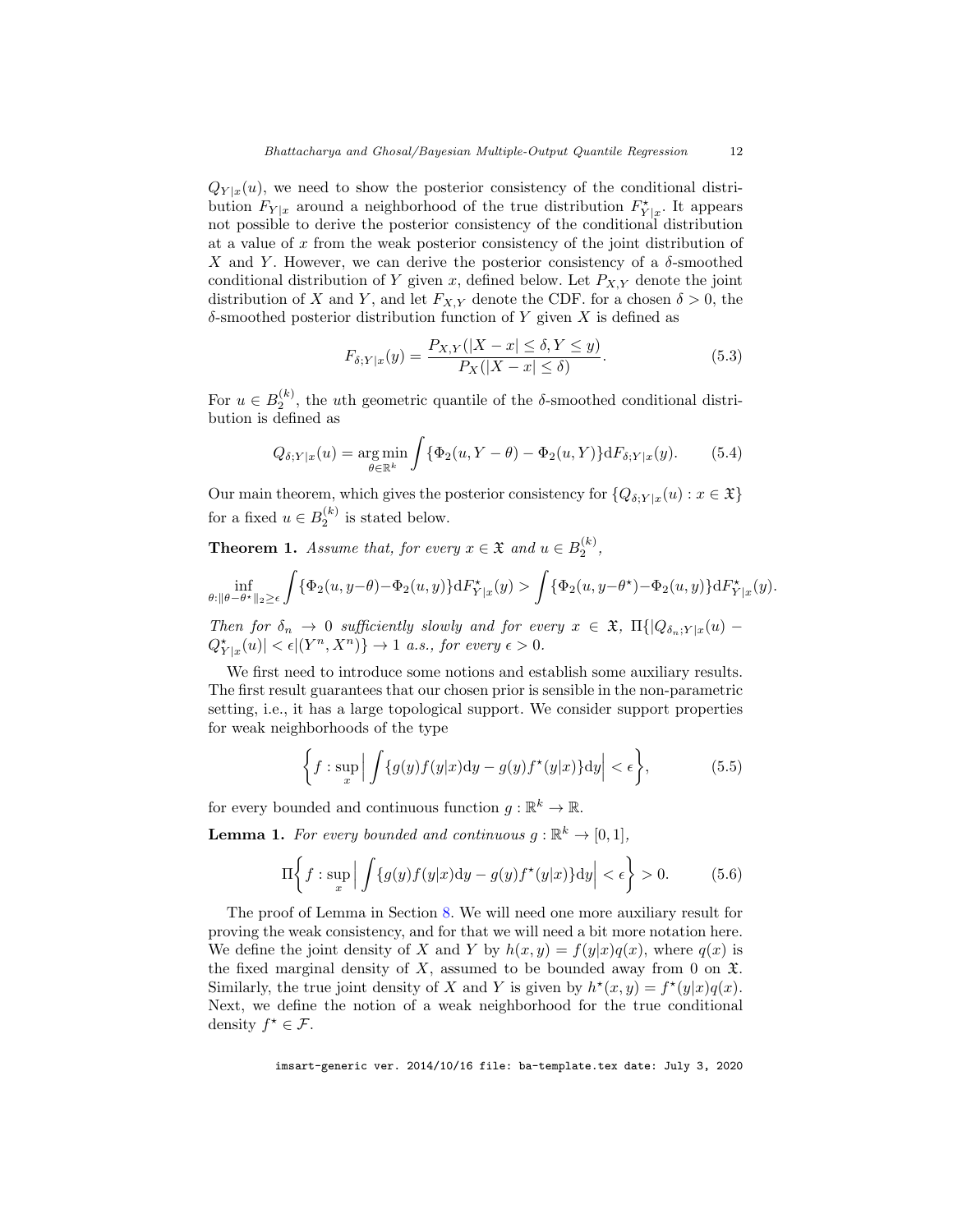Definition 1. A sub-base of a weak-neighborhood for a collection of conditional densities  $\{f^{\star}(\cdot|x):x\in\mathfrak{X}\}\;$  is defined as

<span id="page-12-1"></span>
$$
W_{\epsilon,g}(f^{\star}) = \left\{ f : \left| \int_{\mathfrak{X} \times \mathbb{R}^k} gh - \int_{\mathfrak{X} \times \mathbb{R}^k} gh^{\star} \right| < \epsilon \right\},\tag{5.7}
$$

for a bounded and continuous function  $g: \mathfrak{X} \times \mathbb{R}^k$ . A weak neighborhood base is formed by finite intersection of neighborhoods of the type [\(5.7\)](#page-12-1).

**Definition 2.** The posterior  $\Pi\{|(Y^n, X^n)\}\$ is weakly consistent at  $f^* \in \mathcal{F}$  if for any bounded and continuous function g,  $\Pi\{W_{\epsilon,g}(f^*)|(Y^n,X^n)\}\to 1$  a.s.

However, the large topological support of the prior is not sufficient for proving the weak posterior consistency, The weak posterior consistency at  $h^*$  holds if the prior  $\Pi$  puts positive probability on Kullback-Leibler neighborhoods of  $f^*$ , which is defined below.

**Definition 3.** For any  $\epsilon > 0$ , an  $\epsilon$ -sized Kullback-Leibler (KL) neighborhood around  $f^*$  is defined as

$$
K_{\epsilon}(f^*) = \{ f : \text{KL}(h^*, h) < \epsilon, \ h(x, y) = f(y|x)q(x), x \in \mathfrak{X}, y \in \mathbb{R}^k \},
$$

where  $KL(h^*, h) = \int h^* \log(h^*/h)$ . Then if  $\Pi\{K_{\epsilon}(f^*)\} > 0$  for every  $\epsilon > 0$ , we say  $f^* \in \text{KL}(\Pi)$ .

<span id="page-12-2"></span>**Lemma 2.** For  $f^* \in \mathcal{F}$  of the form in [\(5.2\)](#page-10-1),  $f^* \in \text{KL}(\Pi)$ .

The proof of Lemma [2](#page-12-2) is presented in Section [8,](#page-15-0) which ensures the weak consistency of the posterior at  $h^*$ .

#### <span id="page-12-0"></span>6. Simulation Study

In this section, we demonstrate Bayesian median regression with a bivariate response  $Y$  and a univariate predictor  $X$  on simulated data, which is a special case of the method illustrated above. We compare our method with a couple of frequentist methods.

It would be interesting to investigate the cases where the error distribution is something other than Gaussian, so here we choose a bivariate t-distribution with degree of freedom 1, non-centrality parameter  $(0, 0)$  and scale matrix  $I_2$  (a symmetric heavy-tailed distribution) and a bivariate gamma distribution with shape and rate parameter 1 and correlation matrix

$$
V = \begin{pmatrix} 1 & 0.7 \\ 0.7 & 1 \end{pmatrix},
$$

which is a skewed distribution. We draw 100 samples  $\varepsilon = (\varepsilon_1, \ldots, \varepsilon_{100})$  from the above mentioned error distributions, and the predictors  $X = (X_1, \ldots, X_{100})$  are drawn from a N(0, 1) distribution. We form the response vector  $Y = (Y_1, Y_2)$  as follows.

$$
\begin{pmatrix} Y_1 \\ Y_2 \end{pmatrix} = \begin{pmatrix} 1 & 2 \\ 0 & 1 \end{pmatrix} \begin{pmatrix} 1 \\ X^2 \end{pmatrix} + \epsilon.
$$
 (6.1)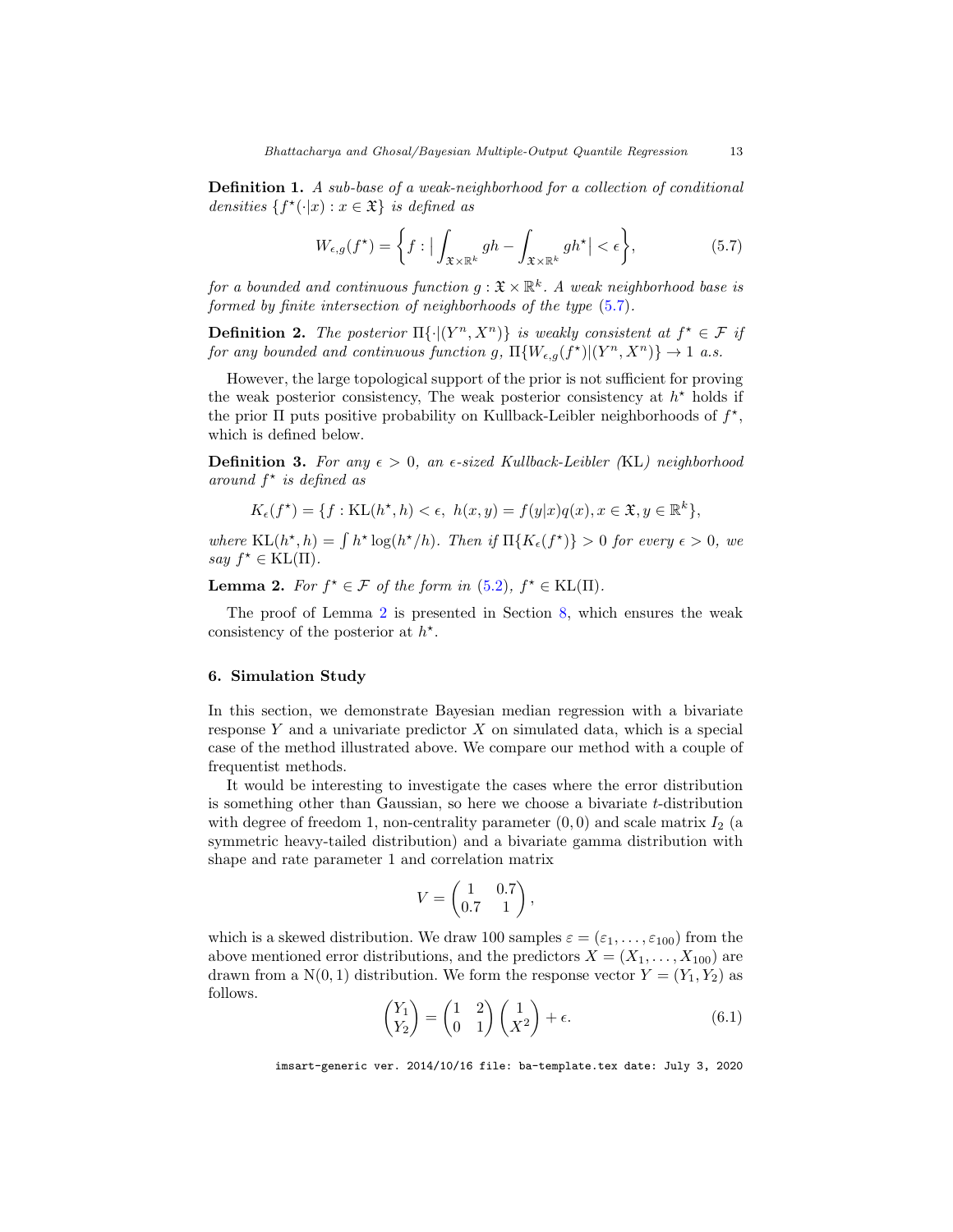<span id="page-13-0"></span>We are interested in the  $(0, 0)$ -th geometric quantile, that is, the spatial median of  $y$  given  $x$ . Next, we describe our chosen prior specifications. We have two sets of stick-breaking weights,  $(p_1, p_2, \ldots)$  and  $(W_1, W_2, \ldots)$ . Both sets of stick-breaking weights are truncated at 20, i.e., we have chosen both  $N$  and  $J$ to be 20. Both set of stick-breaking weights are generated from the variables  $V_l \stackrel{iid}{\sim} \text{Be}(1, M_1)$  and  $q_j \stackrel{iid}{\sim} \text{Be}(1, M_2)$ ,  $l = 1, ..., 20$ ,  $j = 1, ..., 20$ , where  $M_1$ and  $M_2$  are drawn from  $Gamma(1,1)$  prior. Next,  $(\eta_1,\ldots,\eta_{20})$  is drawn from a  $N_2((0,0)^T, 10I_2)$  prior, and  $(\sigma_1^2, ..., \sigma_{20}^2)$  is drawn from a IG(1,1) prior. We choose  $c_0$  to be  $(1,1)^T$  and  $c_1$  to be  $(2,1/2)$ . Also,  $S_0$  is chosen to be  $10I_2$ . For the matrix  $((\Sigma(X_i - X_j))), \gamma$  is chosen to be 10 and  $\lambda$  is chosen to be 1/2.

Since we could only prove a weak consistency theorem for quantiles of  $\delta$ smoothed posterior distributions, we here demonstrate quantile regression for δ-smoothed posterior distribution of Y given X, for some chosen δ. The weak posterior consistency ensures that, for some  $\epsilon > 0$ 

$$
\Pi\{\sup_{x,y}|F_{X,Y}(x,y) - F_{X,Y}^*(x,y)| < \epsilon | (Y^n, X^n) \} \to 1,\tag{6.2}
$$

It will be shown in Section [8](#page-15-0) that  $\delta$  should be bigger than  $\epsilon$  for Theorem [1](#page-11-0) to hold. We did not prove a convergence rate theorem here, but intuitively the rate of convergence should be  $n^{-1/2}$ . Hence we choose  $\delta = \delta_n$  to be bigger then  $n^{-1/2}$ , say  $n^{-1/3}$ .

To compute the spatial median for the  $\delta$ -smoothed posterior for the conditional distribution of Y given X, for each value x of X, we draw a sample  $\tilde{x}$ from N(0, 1) truncated in  $[x - \delta, x + \delta]$ , and we draw samples from the posterior distribution of Y given  $\tilde{x}$  following the steps in Section [4.](#page-5-0) Note that the spatial median of the true error distribution is equal to its center of symmetry, 0. We generate 5000 samples from the posterior distribution with a burn-in of 500. We report a mean square error (MSE) for the conditional spatial median  $\xi$ , which is given by

MSE = 
$$
\frac{1}{100} \sum_{i=1}^{100} ||\xi^*(X_i) - \bar{\xi}(X_i)||_2^2,
$$

where  $\xi(x)$  is the posterior mean of the  $\delta$ -smoothed spatial median of Y given x and  $\xi^*(x)$  is the true conditional spatial median of y given x. One well-known competing method is the frequentist linear multivariate median regression proposed by [Bai et al.](#page-22-0) [\(1990\)](#page-22-0), where the regression estimates are obtained by minimizing  $\sum_{i=1}^n ||Y_i - \alpha - \beta X_i||_2$  with respect to  $\alpha$  and  $\beta$ . Another method is a non-parametric version of bivariate median regression method. For every  $x$ , we estimate the conditional median  $\xi(x)$  by minimizing  $\arg \min_{\theta \in \mathbb{R}^k} \sum_{i=1}^{100} ||y_i \theta$ ||<sub>2</sub> $p_i(x)$ , where

$$
p_j(x) = \frac{K((x - X_j)/h)}{\sum_{i=1}^{100} K((x - X_i)/h)}.
$$

The bandwith h has been chosen using cross-validation, and  $K$  here is a standard normal kernel. The mean square errors for all three methods are shown in Table [1.](#page-14-1) Our method gives a lower MSE than the other two methods, thus achieving a gain.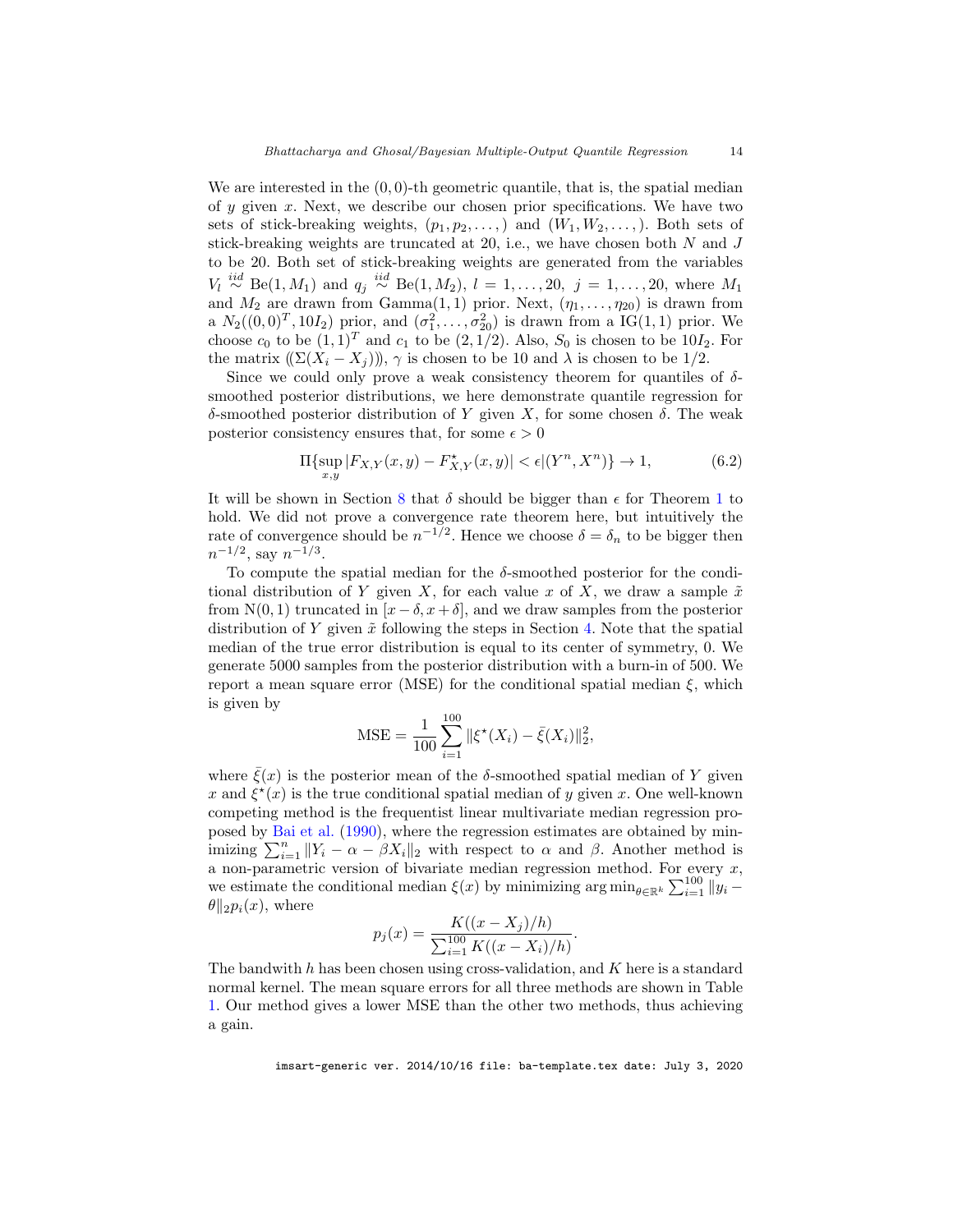<span id="page-14-3"></span>

| Error distribution | NP-Bayes | Frequentist linear | NP-frequentist |  |  |  |  |
|--------------------|----------|--------------------|----------------|--|--|--|--|
| Bivariate t        | 9.40     | 17.43              | 14.52          |  |  |  |  |
| Bivariate gamma    | 7.29     | 18.02              | 14.98          |  |  |  |  |
| Table 1            |          |                    |                |  |  |  |  |

<span id="page-14-1"></span>MSE's for conditional spatial medians for our method (NP-Bayes), the frequentist linear median regression and the non-parametric median regression (NP-frequentist).

#### <span id="page-14-0"></span>7. Application to Blood Pressure data

We do Bayesian bivariate median regression using our method on a data that appeared in [Chakraborty](#page-26-15) [\(1999\)](#page-26-15). This data (shown in Table [2\)](#page-14-2) was collected by the Biological Sciences Division of the Indian Statistical Institute, Kolkata. This data contains systolic and diastolic blood pressures of 40 Marwari (an Indian ethnic group) females living in the Burrabazar area of Kolkata. Our objective

| Serial         | Age | Systolic | Diastolic | Serial | Age | Systolic | Diastolic |
|----------------|-----|----------|-----------|--------|-----|----------|-----------|
| No.            |     | Pressure | Pressure  | No.    |     | Pressure | Pressure  |
| $\overline{2}$ | 21  | 120      | 88        | 22     | 76  | 160      | 90        |
| 3              | 60  | 180      | 100       | 23     | 37  | 110      | 80        |
| $\overline{4}$ | 38  | 110      | 90        | 24     | 48  | 130      | 90        |
| 5              | 19  | 100      | 70        | 25     | 40  | 160      | 112       |
| 6              | 50  | 170      | 100       | 26     | 36  | 150      | 90        |
| $\overline{7}$ | 32  | 130      | 84        | 27     | 39  | 140      | 100       |
| 8              | 41  | 120      | 80        | 28     | 38  | 110      | 74        |
| 9              | 36  | 140      | 84        | 29     | 16  | 110      | 70        |
| 10             | 57  | 170      | 106       | 30     | 48  | 130      | 100       |
| 11             | 52  | 110      | 80        | 31     | 22  | 120      | 80        |
| 12             | 19  | 120      | 80        | 32     | 30  | 110      | 70        |
| 13             | 17  | 110      | 70        | 33     | 19  | 120      | 80        |
| 14             | 16  | 120      | 80        | 34     | 39  | 124      | 84        |
| 15             | 67  | 160      | 90        | 35     | 38  | 130      | 94        |
| 16             | 42  | 130      | 90        | 36     | 45  | 120      | 84        |
| 17             | 44  | 140      | 90        | 37     | 22  | 130      | 80        |
| 18             | 56  | 170      | 100       | 38     | 20  | 120      | 86        |
| 19             | 32  | 150      | 94        | 39     | 18  | 120      | 80        |
| 20             | 21  | 140      | 94        | 40     | 31  | 112      | 80        |
| TABLE 2        |     |          |           |        |     |          |           |

Systolic and Diastolic Blood Pressure of Marwari females in Kolkata

<span id="page-14-2"></span>is to model the relationship between the systolic and diastolic blood pressures and age for a normal Marwari female living in Kolkata. As demonstrated by [Chakraborty](#page-26-15) [\(1999\)](#page-26-15) (Also in Figure [1,](#page-23-0) which shows the scatterplot of the blood pressure values against age), the data has very high spread and a few outliers. Hence the mean regression is not very efficient, because the mean is sensitive to outliers. Thus a median regression would be appropriate in this situation.

We again model the conditional spatial median of  $Y = (Systolic Pressure (Y_1),$ Diastolic Pressure  $(Y_2)$  against X=age. For computing the  $\delta$ -smoothed posterior for the conditional distribution of  $Y$  given  $X$ , we need to sample from the distribution of X truncated in the interval  $[x - \delta, x + \delta]$  for every value x of X. To choose  $c_0$  and  $c_1$ , we run linear regressions  $Y_1$  on X and  $Y_2$  on X separately. Of course, the distribution of  $X$  is also unknown, so we estimate the density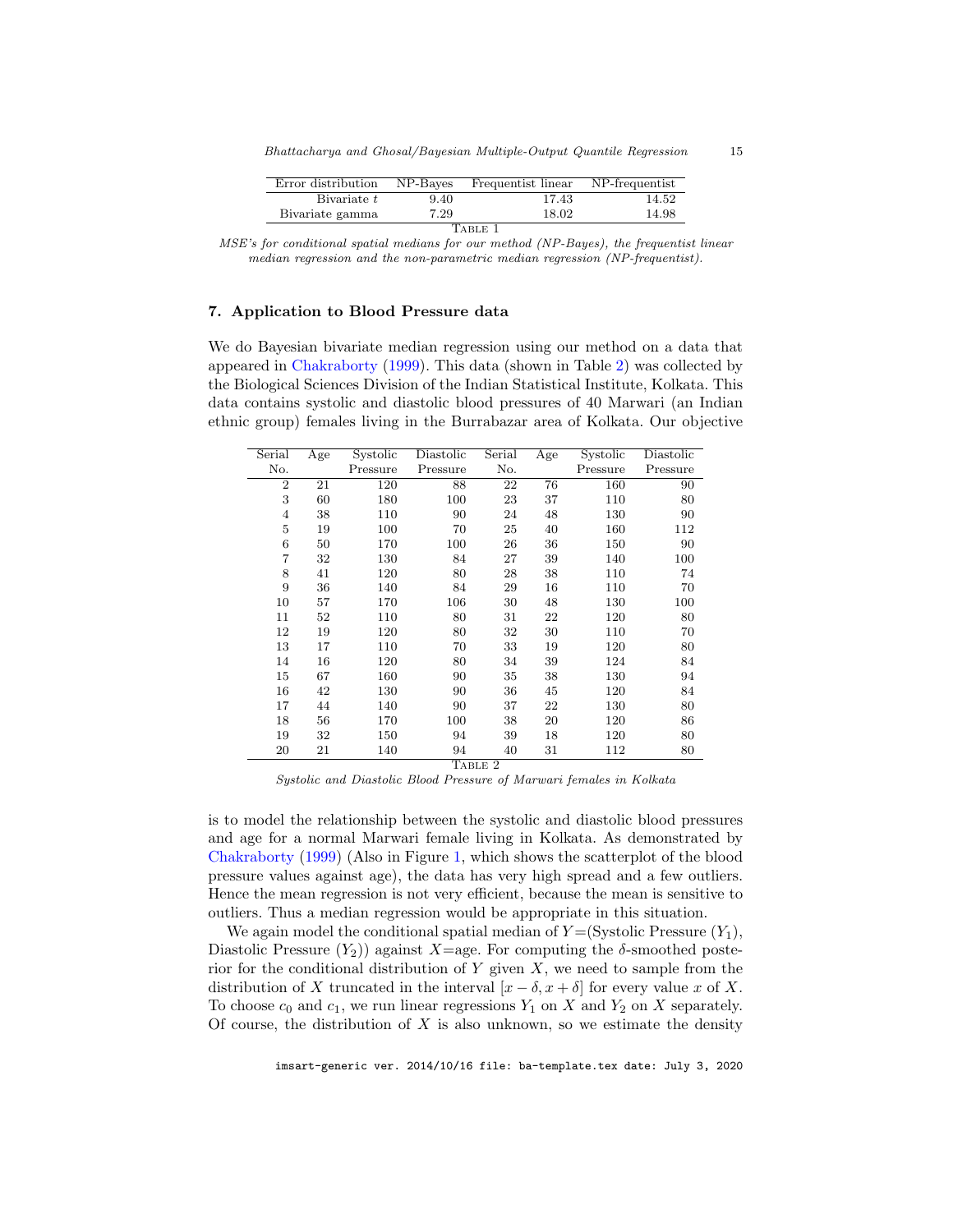of X using a Gaussian kernel. Based on the regression coefficients, we choose  $c_0 = (100, 73)$  and  $c_1 = (0.8, 0.35)$ . We draw 20000 samples from the posterior distribution with a burn-in of 1000, and in Table [3,](#page-15-1) we show the estimated spatial medians for selected age values along with their coordinate-wise 95% credible intervals, constructed from the posterior samples. In Figure [2,](#page-24-0) we plot the conditional quantiles as a function of  $X$ , and it shows that both functions increase with  $X$ , which is expected. In Figure [3,](#page-25-0) we plot the two components of the spatial median against each other, with  $X=$ age as labels. This plot also shows an upward trend as well, i.e., diastolic pressure increases as the systolic pressure increases. It also shows that both pressures increase with age, which supports our conclusion from Figure [2.](#page-24-0)

| Serial No.     | Age | Spatial Median $(Y_1)$  | Spatial Median $(Y_2)$ |  |  |  |
|----------------|-----|-------------------------|------------------------|--|--|--|
|                |     |                         |                        |  |  |  |
| $\overline{2}$ | 21  | 120.18 (118.95, 121.39) | 90.50(89.41, 91.66)    |  |  |  |
| 3              | 26  | 130.42 (128.91, 131.80) | 100.79 (99.44, 102.01) |  |  |  |
| 4              | 31  | 116.92 (115.86, 118.32) | 89.48 (86.07, 88.65)   |  |  |  |
| 5              | 36  | 116.85 (115.91, 117.74) | 87.25 (85.84, 88.73)   |  |  |  |
| 6              | 41  | 115.66 (114.55, 116.84) | 85.95 (84.76, 87.04)   |  |  |  |
| 7              | 46  | 132.10 (131.08, 133.39) | 85.24 (84.65, 85.92)   |  |  |  |
| 8              | 51  | 140.62 (139.60, 141.91) | 90.05(89.46, 90.74)    |  |  |  |
| 9              | 56  | 117.79 (116.56, 118.97) | 87.22 (86.02, 88.31)   |  |  |  |
| 10             | 61  | 152.30 (151.28, 153.59) | 96.19 (95.59, 96.87)   |  |  |  |
| 11             | 66  | 153.89 (152.87, 155.18) | 93.76 (93.17, 94.44)   |  |  |  |
| 12             | 71  | 160.91 (159.89, 162.20) | 96.45 (95.86, 97.13)   |  |  |  |
| 13             | 76  | 163.19 (162.18, 164.49) | 95.57 (94.97, 96.25)   |  |  |  |
| TABLE 3        |     |                         |                        |  |  |  |

<span id="page-15-1"></span>Spatial medians for Systolic  $(Y_1)$  and Diastolic  $(Y_2)$  pressure along with their coordinate-wise 95% credible intervals (in parenthesis) against selected x age values of Marwari females in Kolkata.

Remark. Here we have considered Bayesian non-parametric quantile regression of a k-dimensional response on a univariate predictor, but the method can be extended to a general m-dimensional covariate as well. A DDP prior can be constructed in the same way, and a block Gibbs sampler algorithm can be used, but it would be a lot more computationally extensive.

Remark. Here we have considered multivariate quantile regression for geometric quantiles which are obtained by minimizing  $P_{Y|x} \{ \Phi_2(u, Y - \theta) - \Phi_2(u, Y) \}$ with  $u \in B_2^{(k)}$ . The method can be extended to a more general version of geometric quantiles with general  $\ell_p$ -norm for  $p > 1$ .

#### <span id="page-15-0"></span>8. Proofs

Proof of Lemma 1. The neighborhood in  $(5.5)$  can be written as

$$
\left\{ G \times Q : \sup_x \left| \int \gamma(\xi, \eta, \sigma)(x) dG(\xi) dQ(\eta, \sigma) - \int \gamma(\xi, \eta, \sigma)(x) dG^{\star}(\xi) dQ^{\star}(\eta, \sigma) \right| < \epsilon \right\},\tag{8.1}
$$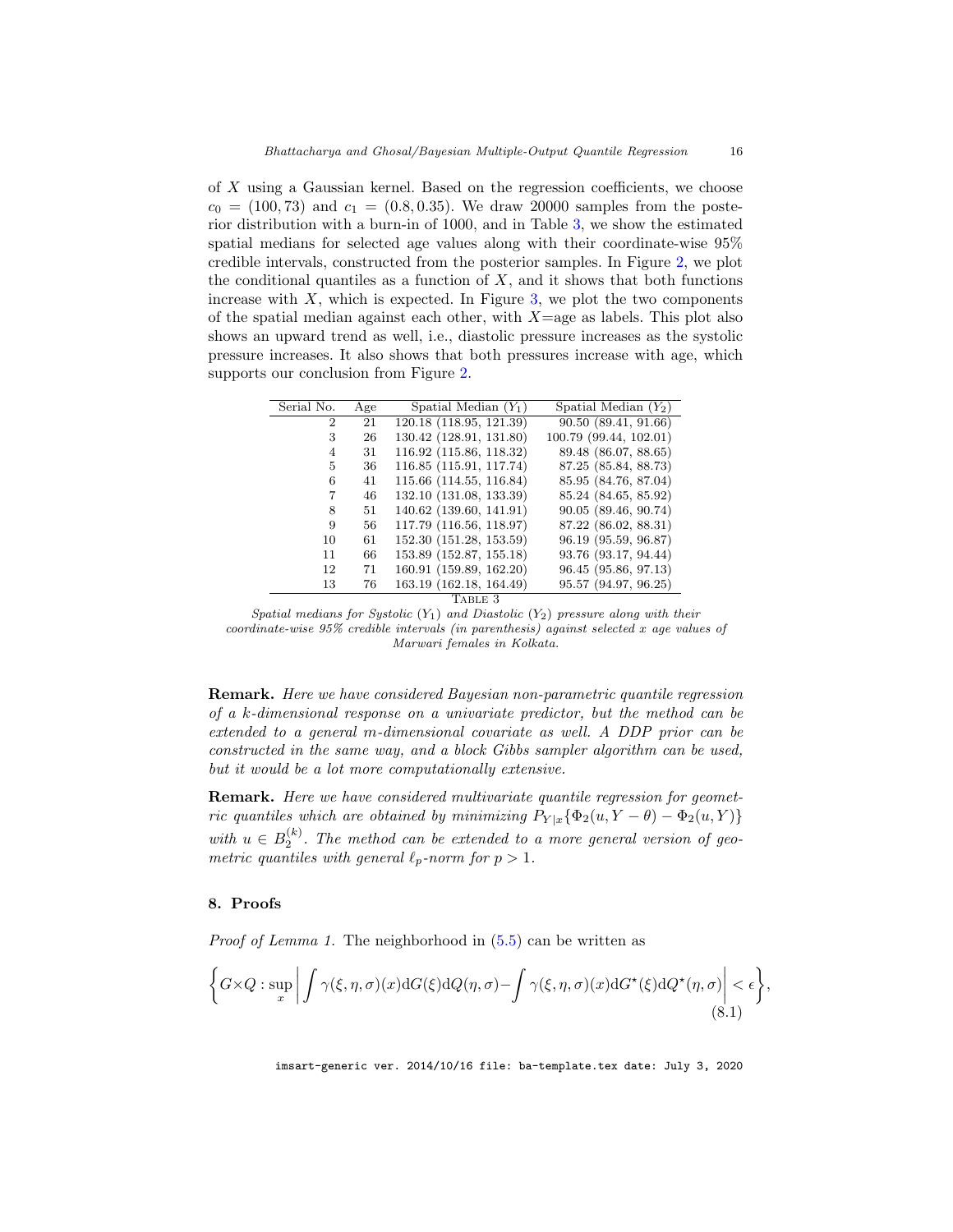where 
$$
\gamma(\xi, \eta, \sigma)(x) = \int g(y)\sigma^{-k}\phi_k\left(\frac{y-\xi(x)-\eta}{\sigma}\right)dy
$$
. Note that  
\n
$$
\int \gamma(\xi, \eta, \sigma)(x)dG(\xi)dQ(\eta, \sigma) = G(D_1)Q(D_2)\int \gamma(\xi, \eta, \sigma)(x)dG_{D_1}(\xi)dQ_{D_2}(\eta, \sigma) + \int_{(D_1 \times D_2)^c} \gamma(\xi, \eta, \sigma)(x)dG(\xi)dQ(\eta, \sigma),
$$
\n(8.2)

<span id="page-16-0"></span>where  $G_{D_1}$  denotes the measure G restricted and normalized to a compact set  $D_1 \subset \mathcal{C}(\mathfrak{X})$ , and  $Q_{D_2}$  denotes the measure Q restricted and normalized to the compact set  $D_2 \subset \mathbb{R}^k \times \mathbb{R}^+$ . For every  $x \in \mathfrak{X}$ , the second term on the right hand side of [\(8.2\)](#page-16-0) can be bounded above by  $(G \times Q)(D_1 \times D_2)^c$ . Then

<span id="page-16-2"></span>
$$
\sup_{x} \left| \int \gamma(\xi, \eta, \sigma)(x) dG(\xi) dQ(\eta, \sigma) - \int \gamma(\xi, \eta, \sigma) dG^{\star}(\xi) dQ^{\star}(\eta, \sigma) \right|
$$
  
\n
$$
\leq \sup_{x} \left| \int \gamma(\xi, \eta, \sigma)(x) dG_{D_1}(\xi) dQ_{D_2}(\eta, \sigma) - \int \gamma(\xi, \eta, \sigma)(x) dG^{\star}(\xi) dQ^{\star}(\eta, \sigma) \right|
$$
  
\n
$$
+ \left| \frac{1}{G(D_1)Q(D_2)} - 1 \right| \sup_{x} \left| \int \gamma(\xi, \eta, \sigma)(x) dG(\xi) dQ(\eta, \sigma) \right| + (G \times Q)(D_1 \times D_2)^c
$$
  
\n
$$
\leq \sup_{x} \left| \int \gamma(\xi, \eta, \sigma)(x) dG_{D_1}(\xi) dQ_{D_2}(\eta, \sigma) - \int \gamma(\xi, \eta, \sigma)(x) dG^{\star}(\xi) dQ^{\star}(\eta, \sigma) \right|
$$
  
\n
$$
+ 2 \frac{(G \times Q)(D_1 \times D_2)^c}{(G \times Q)(D_1 \times D_2)}.
$$
  
\n(8.3)

The following lemma (Lemma [3\)](#page-17-0) says that the family of functions  $(\xi, \eta, \sigma) \mapsto$  $\{\gamma(\xi,\eta,\sigma)(x) : x \in \mathfrak{X}\}\$ is uniformly bounded and equicontinuous. Hence by the Arzela-Ascoli theorem, the family is pre-compact, and hence totally bounded. Hence for any  $\epsilon > 0$ , there exist  $x_1, \ldots, x_s \in \mathfrak{X}$ , such that for every  $x \in \mathfrak{X}$ , there exist  $i = 1, \ldots, s$  such that

<span id="page-16-1"></span>
$$
|\gamma(\xi, \eta, \sigma)(x) - \gamma(\xi, \eta, \sigma)(x_i)| < \epsilon,\tag{8.4}
$$

for every  $(\xi, \eta, \sigma) \in D$ . Hence for every  $x \in \mathfrak{X}$ 

$$
\left| \int \gamma(\xi,\eta,\sigma)(x) dG_{D_1}(\xi) dQ_{D_2}(\eta,\sigma) - \int \gamma(\xi,\eta,\sigma)(x) dG^{\star}(\xi) dQ^{\star}(\eta,\sigma) \right| \right|
$$
  
\n
$$
\leq \left| \int \gamma(\xi,\eta,\sigma)(x) dG_{D_1}(\xi) dQ_{D_2}(\eta,\sigma) - \int \gamma(\xi,\eta,\sigma)(x_i) dG_{D_1}(\xi) dQ_{D_2}(\eta,\sigma) \right|
$$
  
\n
$$
+ \left| \int \gamma(\xi,\eta,\sigma)(x_i) dG_{D_1}(\xi) dQ_{D_2}(\eta,\sigma) - \int \gamma(\xi,\eta,\sigma)(x_i) dG^{\star}(\xi) Q^{\star}(\eta,\sigma) \right|
$$
  
\n
$$
+ \left| \int \gamma(\xi,\eta,\sigma)(x_i) dG^{\star}(\xi) dQ^{\star}(\eta,\sigma) - \int \gamma(\xi,\eta,\sigma)(x) dG^{\star}(\xi) Q^{\star}(\eta,\sigma) \right|.
$$
  
\n(8.5)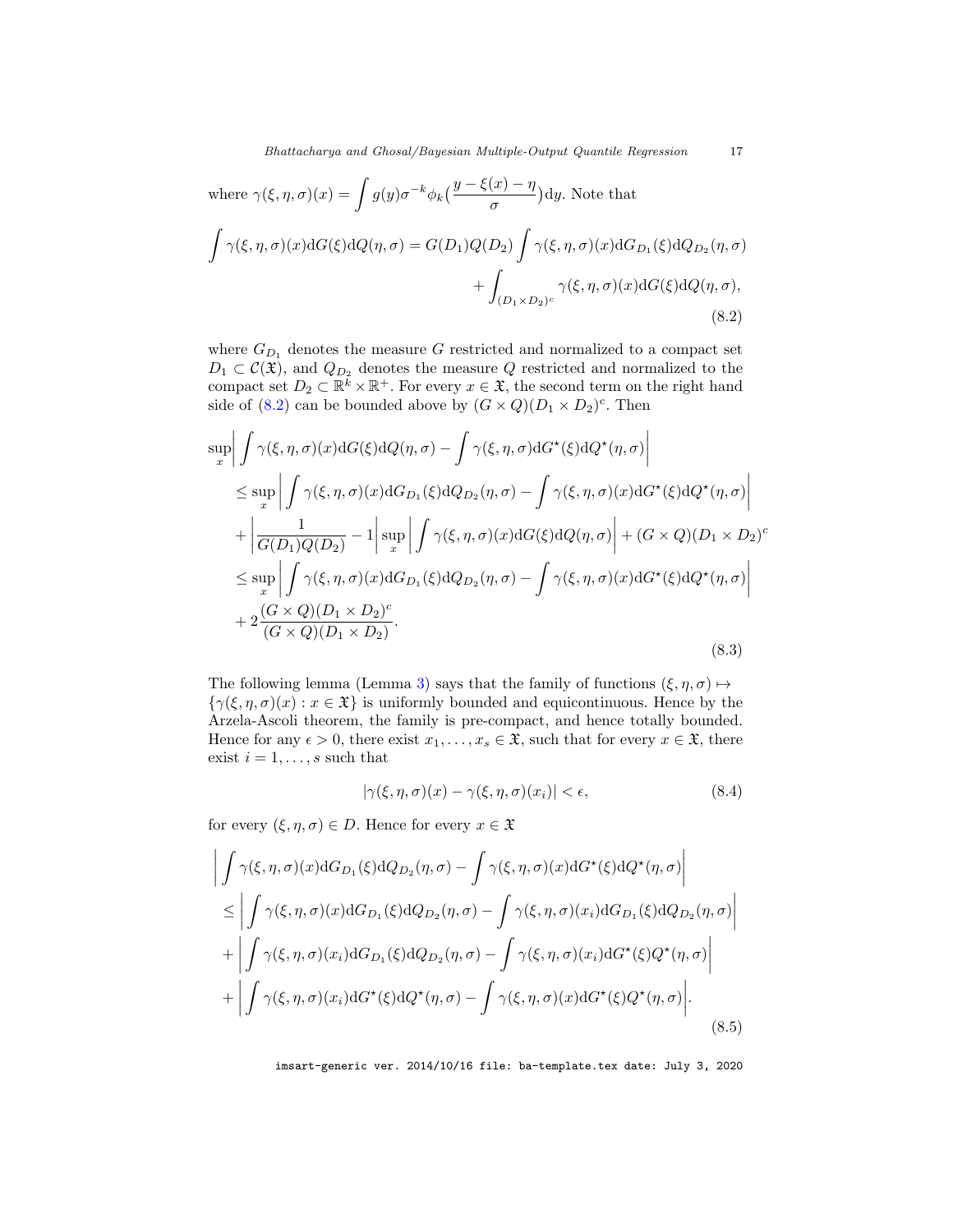<span id="page-17-2"></span>The first and third terms in the right hand side of [\(8.4\)](#page-16-1) are bounded above by  $\epsilon$ , using [\(8.3\)](#page-16-2). For the second term, note that, since  $G^*(D_1) = Q^*(D_2) = 1$ , for every  $\epsilon > 0$ , there exists a weak neighborhood  $\mathcal{W}_1^{\star}$  of  $G^{\star}$  and  $\mathcal{W}_2^{\star}$  of  $Q^{\star}$ respectively in  $\mathfrak{M}(\mathcal{C}(\mathfrak{X}))$  and  $\mathfrak{M}(\mathbb{R}^k \times \mathbb{R}^+)$  such that for every  $G \in \mathcal{W}_1^*$  and  $Q \in \mathcal{W}_2^{\star}, G(D_1) > 1 - \epsilon$ , and  $Q(D_2) > 1 - \epsilon$ , and for all  $i = 1, \ldots, s$ ,

$$
\left| \int \gamma(\xi,\eta,\sigma)(x_i) dG(\xi) dQ(\eta,\sigma) - \int \gamma(\xi,\eta,\sigma)(x_i) dG^\star(\xi) dQ^\star(\eta,\sigma) \right| < \epsilon. \tag{8.6}
$$

Then for  $G \in \mathcal{W}_1^*$ , and  $Q \in \mathcal{W}_2^*$ ,

$$
\left| \int \gamma(\xi, \eta, \sigma)(x_i) dG_{D_1}(\xi) dQ_{D_2}(\eta, \sigma) - \int \gamma(\xi, \eta, \sigma)(x_i) dG^{\star}(\xi) dQ^{\star}(\eta, \sigma) \right|
$$
  

$$
\leq \left| \frac{1}{G(D_1)Q(D_2)} - 1 \right| + \epsilon \leq \epsilon + \frac{1 - (1 - \epsilon)^2}{(1 - \epsilon)^2} \leq 4\epsilon,
$$

√ if  $\epsilon < 1$  –  $3/2$ . Therefore, the right hand side in  $(8.3)$  is less than 6 $\epsilon$ . Plugging everything in  $(8.3)$ , the right hand side of it can be bounded above by  $10\epsilon$ . Thus, to show that the left hand side of [\(8.3\)](#page-16-2) has positive prior probability, all we need to show is any weak neighborhood  $\mathcal{W}_1^{\star}$  of  $G^{\star}$  and  $\mathcal{W}_2^{\star}$  of  $Q^{\star}$  have positive prior probability. The measure G has a  $DP(M_1G_0)$  prior with  $G_0$  being a Gaussian process, having full support on  $\mathcal{C}(\mathfrak{X})$ . Similarly, Q has a DP( $M_2Q_0$ ) prior, where  $Q_0$  is the product measure of a k-dimensional Gaussian and an inverse gamma distribution, which also has a full support on  $\mathbb{R}^k \times \mathbb{R}^+$ . Thus, by Lemma 3.6 in [Ghosal and Van der Vaart](#page-26-11) [\(2017\)](#page-26-11), the weak neighborhoods have positive prior probability.  $\Box$ 

<span id="page-17-0"></span>**Lemma 3.** Define 
$$
\gamma(\xi, \eta, \sigma)(x) = \int g(y)\sigma^{-k}\phi_k\left(\frac{y-\xi(x)-\eta}{\sigma}\right)dy
$$
, where  $g: \mathbb{R}^k \to [0,1]$  is bounded and continuous. Then the family of mass  $(\xi, \eta, \sigma) \mapsto$ 

 $k \to [0, 1]$  is bounded and continuous. Then the family of maps  $(\xi, \eta, \sigma) \mapsto \frac{1}{2}$  ${\gamma(\xi,\eta,\sigma)(x): x \in \mathfrak{X}}$  is uniformly equicontinuous as a family of functions of  $(\xi, \eta, \sigma)$  on the compact metric space  $D = D_1 \times D_2$ , i.e., for all  $x \in \mathfrak{X}$ , and all  $\|(\xi, \eta, \sigma) - (\xi', \eta', \sigma')\| < \delta$ , we have

<span id="page-17-1"></span>
$$
|\gamma(\xi,\eta,\sigma)(x) - \gamma(\xi',\eta',\sigma')(x)| < \epsilon. \tag{8.7}
$$

Proof. For this proof, we borrow some ideas from the proof of Theorem 3 in [Ghosal et al.](#page-26-16) [\(1999\)](#page-26-16). Using the fact that  $0 \le g(\cdot) \le 1$ , for each  $x \in \mathfrak{X}$ , the left hand side of [\(8.7\)](#page-17-1) can be bounded as

$$
\left| \int g(y)\sigma^{-k}\phi_k\left(\frac{y-\xi(x)-\eta}{\sigma}\right)dy - \int g(y)\sigma'^{-k}\phi_k\left(\frac{y-\xi'(x)-\eta'}{\sigma'}\right)dy \right|
$$
  
\n
$$
\leq \|\xi(x)+\eta-\xi'(x)-\eta'\|+|\sigma-\sigma'|
$$
  
\n
$$
\leq \|\xi-\xi'\|_{\infty} + \|\eta-\eta'\|_2 + |\sigma-\sigma'|.
$$
\n(8.8)

The last inequality follows from the Lipschitz continuity of  $\phi_k(\cdot)$  as a function of  $(\xi, \eta, \sigma)$ , which gives us the conclusion.  $\Box$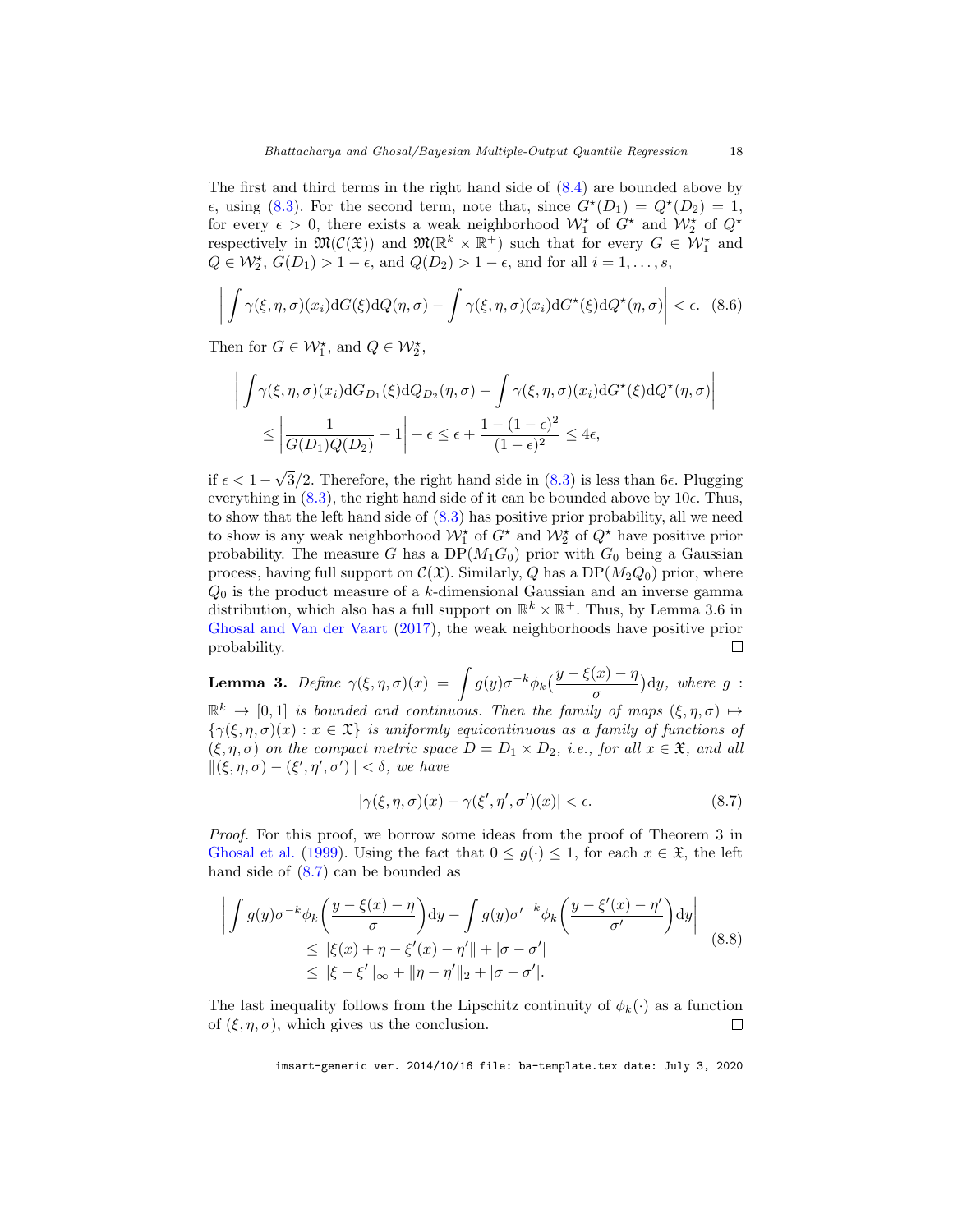*Proof of Lemma [2.](#page-12-2)* Note that  $KL(h^{\star}, h)$  can be decomposed as

<span id="page-18-0"></span>
$$
KL(h^{\star}, h) = \int_{\mathfrak{X}} \int_{\mathcal{K}} f^{\star}(y|x) \log \frac{f^{\star}(y|x)}{f(y|x)} dy q(x) dx + \int_{\mathfrak{X}} \int_{\mathcal{K}^c} f^{\star}(y|x) \log \frac{f^{\star}(y|x)}{f(y|x)} dy q(x) dx,
$$
\n(8.9)

where  $\mathcal{K} = \{y : ||y||_2 \leq K\}$ , for some  $K > 0$ . First, we show that the second term in the RHS of [\(8.9\)](#page-18-0) is sufficiently small. Note that

$$
\int_{\mathfrak{X}} \int_{\mathcal{K}^c} f^{\star}(y|x) \log \frac{f^{\star}(y|x)}{f(y|x)} dy q(x) dx \le \sup_{(\xi,\eta,\sigma) \in D} \frac{\frac{1}{\sigma^k} \phi_k\left(\frac{y-\xi(x)-\eta}{\sigma}\right)}{\sup_{(\xi,\eta,\sigma) \in D} \frac{(\xi,\eta,\sigma) \in D}{\sigma^k} \phi_k\left(\frac{y-\xi(x)-\eta}{\sigma}\right)} dy q(x) dx,
$$

where  $D_1$  and  $D_2$  are compact metric spaces. For  $\xi \in D_1$ ,  $\sup_x ||\xi(x)|| < b^*$  for some  $b^* > 0$ . Also, for  $(\eta, \sigma) \in D_2$ ,  $\|\eta\|_2 < a^*$ , and  $\sigma < \sigma < \bar{\sigma}$ , for  $a^*, \sigma, \bar{\sigma} > 0$ . For  $||y||_2 > K > a^* + b^*$ ,

$$
\log \inf_{(\xi,\eta,\sigma)\in D} \frac{1}{\sigma^k} \phi_k\left(\frac{y-\xi(x)-\eta}{\sigma}\right) = \log \left\{\frac{1}{\underline{\sigma}^k} \phi_k\left(\frac{y+(a^*+b^*)\frac{y}{\|y\|}}{\underline{\sigma}^k}\right)\right\}.
$$

Let  $\mathcal{V} = \{G \times Q : (G \times Q)(D) > \underline{\sigma}^k / \overline{\sigma}^k\}$ . Since  $(G^* \times Q^*)(D) = 1$ , and D is an open set,  $\mathscr V$  contains a neighborhood of  $G^* \times Q^*$  of the form [\(5.5\)](#page-11-1). Thus for every  $G \times Q \in \mathscr{V}$ ,

$$
\int_{\mathfrak{X}} \int_{\mathcal{K}^{C}} f^{\star}(y|x) \log \frac{f^{\star}(y|x)}{f(y|x)} \mathrm{d}yq(x) \mathrm{d}x
$$
\n
$$
\leq \int_{\mathfrak{X}} \int_{\mathcal{K}^{c}} f^{\star}(y|x) \log \frac{(\xi, \eta, \sigma) \in D}{\inf_{(\xi, \eta, \sigma) \in D} \phi_{k}(\frac{y-\xi(x)-\eta}{\sigma})} \mathrm{d}yq(x) \mathrm{d}x
$$
\n
$$
= \int_{\mathfrak{X}} \int_{\mathcal{K}^{c}} f^{\star}(y|x) \log \frac{\phi_{k}(\frac{y+(\alpha^{*}+b^{*})\frac{y}{\|y\|_{2}}}{\sigma})}{\phi_{k}(\frac{y-(\alpha^{*}+b^{*})\frac{y}{\|y\|_{2}}}{\sigma})} \mathrm{d}yq(x) \mathrm{d}x
$$
\n
$$
= \int_{\mathfrak{X}} \int_{\mathcal{K}^{c}} \left\{ -\frac{1}{2\bar{\sigma}^{k}} \left\| y + (\alpha^{*}+b^{*})\frac{y}{\|y\|_{2}} \right\|_{2}^{2} + \frac{1}{2\bar{\sigma}^{k}} \left\| y - (\alpha^{*}+b^{*})\frac{y}{\|y\|_{2}} \right\|_{2}^{2} \right\} f^{\star}(y|x) \mathrm{d}yq(x) \mathrm{d}x
$$
\n
$$
= \int_{\mathfrak{X}} \int_{\mathcal{K}^{c}} \left\{ -\frac{1}{2\bar{\sigma}^{k}} \left\| \|y\|_{2} + (\alpha^{*}+b^{*})\right\|_{2}^{2} + \frac{1}{2\bar{\sigma}^{k}} \left\| \|y\|_{2} - (\alpha^{*}+b^{*})\right\|_{2}^{2} \right\} f^{\star}(y|x) \mathrm{d}yq(x) \mathrm{d}x.
$$

Since  $f^*$  is of the form [\(5.2\)](#page-10-1), with  $\xi$  being uniformly bounded on  $D_1$ , and  $(\eta, \sigma)$ being bounded on  $D_2$ , for every  $\epsilon > 0$ , we can find a compact set K such that

$$
\int_{\mathfrak{X}} \int_{\mathcal{K}^C} f^{\star}(y|x) \log \frac{f^{\star}(y|x)}{f(y|x)} dy q(x) dx < \frac{\epsilon}{2}.
$$
\n(8.10)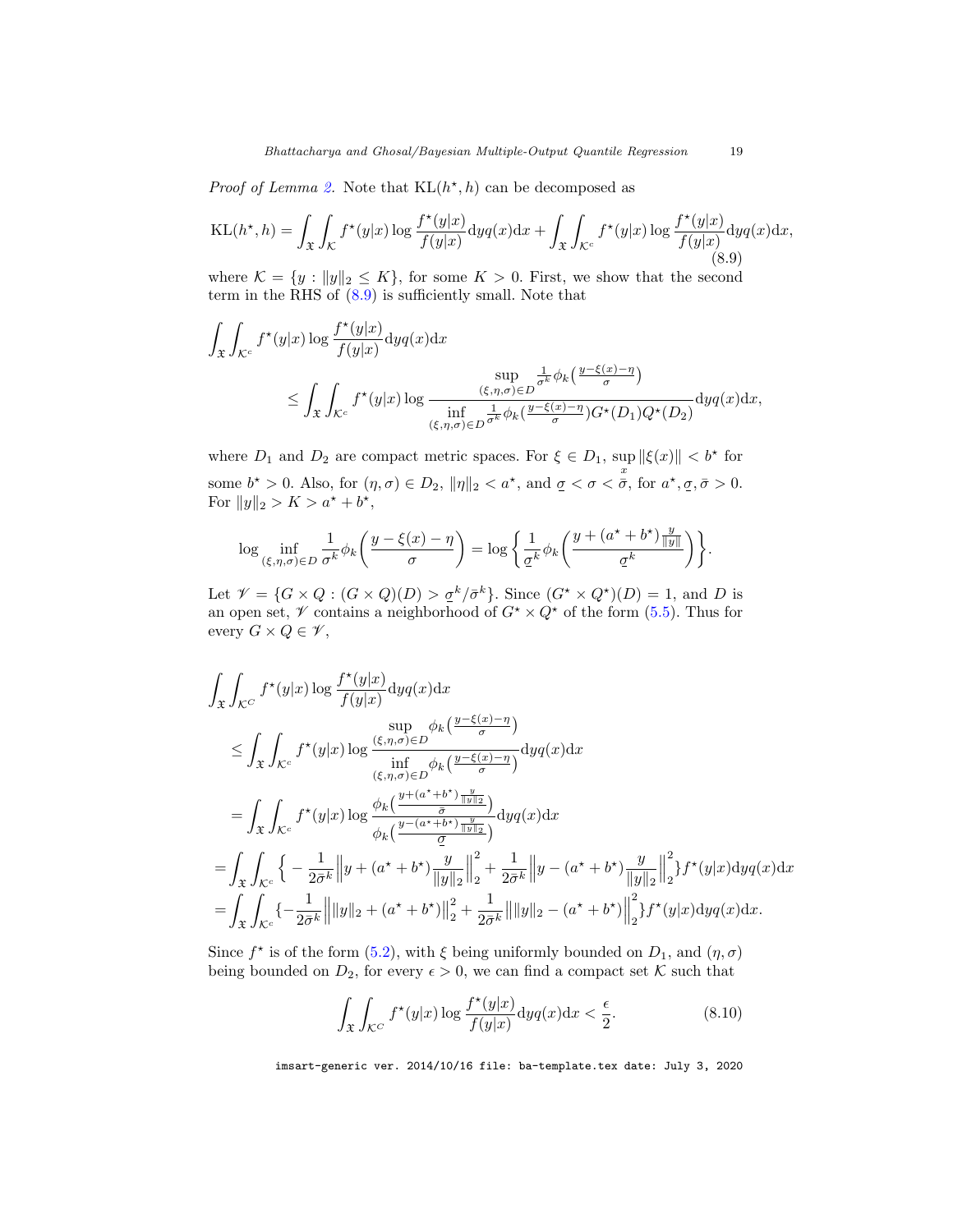Next, we show that,

$$
\int_{\mathfrak{X}} \int_{\mathcal{K}} f^{\star}(y|x) \log \frac{f^{\star}(y|x)}{f(y|x)} dy q(x) dx < \frac{\epsilon}{2}.
$$
\n(8.11)

Following the arguments in Lemma [3,](#page-17-0) it can be shown that the family of maps  $(\xi, \eta, \sigma) \mapsto \left\{ \frac{1}{\sigma^k} \phi_k \left( \frac{y - \xi(x) - \eta}{\sigma} \right) : y \in \mathcal{K}, x \in \mathfrak{X} \right\}$  is uniformly equicontinuous on D. Thus, the family is uniformly bounded on D, and pre-compact by Arzela-Ascoli theorem. Hence there exist  $x_i, y_i, i = 1, ..., m$  such that, for any  $y \in \mathcal{K}$ ,  $x \in \mathfrak{X},$ 

<span id="page-19-1"></span>
$$
\sup_{(\xi,\eta,\sigma)\in D} |\sigma^{-k}\phi_k(\frac{y-\xi(x)-\eta}{\sigma}) - \sigma^{-k}\phi_k(\frac{y_i-\xi(x_i)-\eta}{\sigma})| < c^{\star}\delta,\tag{8.12}
$$

where  $c^* = \sup_{x \in \mathfrak{X}, y \in \mathcal{K}} \sup_{(\xi, \eta, \sigma)}$  $(\xi, \eta, \sigma) \in D$  $\left|\sigma^{-k}\phi_k\left(\frac{y_i-\xi(x_i)-\eta}{\sigma}\right)\right|$ . Define

$$
\mathcal{U} = \{G \times Q : |\int_D \sigma^{-k} \phi_k\left(\frac{y - \xi(x) - \eta}{\sigma}\right) dG^\star(\xi) dQ^\star(\eta, \sigma) - \int_D \sigma^{-k} \phi_k\left(\frac{y_i - \xi(x_i) - \eta}{\sigma}\right) dG(\xi) dQ(\eta, \sigma)| < c^\star \delta, \ i = 1, \dots, m\}.
$$
\n(8.13)

Then  $\mathscr U$  is a finite intersection of neighborhoods of  $G^* \times Q^*$  of the form [\(5.5\)](#page-11-1). Since  $supp(G \times Q) \subset D$ ,

$$
\begin{aligned} \int_{\mathfrak X}\int_{\mathcal K}f^\star(y|x)\log\frac{f^\star(y|x)}{f(y|x)}\mathrm dy q(x)\mathrm dx <\\ \int_{\mathfrak X}\int_{\mathcal K}f^\star(y|x)\log\frac{\int_D\phi_k(\frac{y-\xi(x)-\eta}{\sigma})\mathrm dG^\star(\xi)\mathrm dQ^\star(\mu,\sigma)}{\int_D\phi_k(\frac{y-\xi(x)-\eta}{\sigma})\mathrm dG(\xi)\mathrm dQ(\mu,\sigma)}\mathrm dy q(x)\mathrm dx. \end{aligned}
$$

Without loss of generality, we assume  $(G^* \times Q^*) (\partial D) = 0$ , where  $\partial X$  denotes the boundary of the set X. For any  $(G \times Q) \in \mathcal{U}$ ,  $y \in \mathcal{K}$  and  $x \in \mathfrak{X}$ , denoting  $g_1(y, x, \xi, \eta, \sigma) = \sigma^{-k} \phi_k \left( \frac{y - \xi(x) - \eta}{\sigma} \right)$ σ  $\bigg),$  $\begin{array}{c} \begin{array}{c} \begin{array}{c} \end{array} \\ \begin{array}{c} \end{array} \end{array} \end{array}$ Z  $\int\limits_{D} g_1(y,x,\xi,\eta,\sigma) {\rm d}G^\star(\xi) {\rm d}Q^\star(\eta,\sigma) - \int\limits_{D}$  $\int_D g_1(y,x,\xi,\eta,\sigma) \mathrm{d}G(\xi) \mathrm{d}Q(\eta,\sigma)$  $\leq$ Z  $\int\limits_{D} g_1(y,x,\xi,\eta,\sigma) {\rm d} Q^\star(\eta,\sigma) - \int\limits_{D}$  $\int_D g_1(y_i, x_i, \xi, \eta, \sigma) \mathrm{d}G^{\star}(\xi) \mathrm{d}Q^{\star}(\eta, \sigma)$  $+$ Z  $\int\limits_{D} g_1(y_i,x_i,\xi,\eta,\sigma) {\rm d}G^\star(\xi) {\rm d}Q^\star(\eta,\sigma) - \int\limits_{D}$  $\int_D g_1(y_i, x_i, \xi, \eta, \sigma) \mathrm{d}G(\xi) \mathrm{d}Q(\eta, \sigma)$  $+$ Z  $\int\limits_{D} g_1(y_i,x_i,\xi,\eta,\sigma) {\rm d}G(\xi) {\rm d}Q(\eta,\sigma) - \int\limits_{D}$  $\int_D g_1(y,x,\xi,\eta,\sigma)\mathrm{d}G(\xi)\mathrm{d}Q(\eta,\sigma)\Bigg|_D$ 

<span id="page-19-0"></span>imsart-generic ver. 2014/10/16 file: ba-template.tex date: July 3, 2020

 $(8.14)$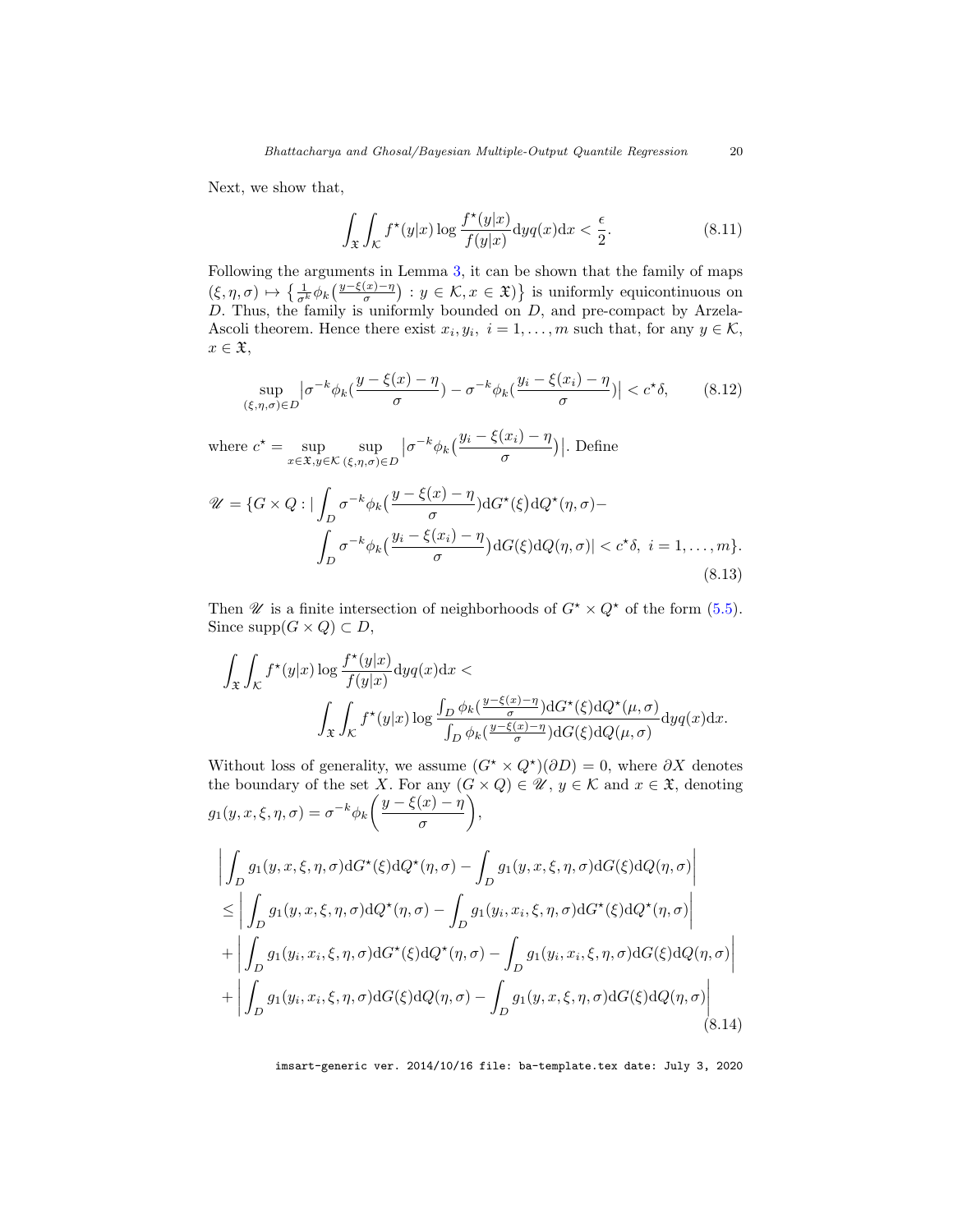<span id="page-20-1"></span>The first and third terms on the right hand side of  $(8.14)$  are each less than  $c^*\delta$ by [\(8.12\)](#page-19-1). The second term is also less than  $c^*\delta$ , since  $(G \times Q) \in \mathcal{U}$ . Thus,

$$
\left| \int_{D} \frac{1}{\sigma^{k}} \phi_{k} \left( \frac{y - \xi(x) - \eta}{\sigma} \right) dG^{\star}(\xi) dQ^{\star}(\eta, \sigma) - \int_{D} \frac{1}{\sigma^{k}} \phi_{k} \left( \frac{y - \xi(x) - \eta}{\sigma} \right) dG(\xi) dQ(\eta, \sigma) \right|
$$
  
<  $3c^{\star}\delta$ . (8.15)

Therefore, for  $(G \times Q) \in \mathcal{U}$ ,

$$
\left| \frac{\int_D \frac{1}{\sigma^k} \phi_k\left(\frac{y-\xi(x)-\eta}{\sigma}\right) dG^\star(\xi) dQ^\star(\eta,\sigma)}{\int_D \frac{1}{\sigma^k} \phi_k\left(\frac{y-\xi(x)-\eta}{\sigma}\right) dG(\xi) dQ(\eta,\sigma)} - 1 \right| < \frac{3\delta}{1-3\delta},\tag{8.16}
$$

for  $\delta < \frac{1}{3}$ . Thus, by choosing  $\delta$  small enough

$$
\int_{\mathfrak{X}} \int_{\mathcal{K}} f^{\star}(y|x) \log \frac{f^{\star}(y|x)}{f(y|x)} \mathrm{d}y q(x) \mathrm{d}x \le
$$
\n
$$
\sup_{x \in \mathfrak{X}, y \in \mathscr{K}} \left| \frac{\int_{D} \frac{1}{\sigma^k} \phi_k\left(\frac{y-\xi(x)-\eta}{\sigma}\right) \mathrm{d}G^{\star}(\xi) \mathrm{d}Q^{\star}(\eta, \sigma)}{\int_{D} \frac{1}{\sigma^k} \phi_k\left(\frac{y-\xi(x)-\eta}{\sigma}\right) \mathrm{d}G(\xi) \mathrm{d}Q(\eta, \sigma)} - 1 \right| < \frac{\epsilon}{2},
$$

for  $G\times Q\in \mathscr{U}.$  Thus for any  $\epsilon>0$  and  $G\times Q\in \mathscr{V}\cap \mathscr{U},$ 

$$
\int_{\mathfrak{X}} \int_{\mathbb{R}^k} f^\star(y|x) \log \frac{f^\star(y|x)}{f(y|x)} dy q(x) dx < \epsilon.
$$
 (8.17)

Thus Lemma [2](#page-12-2) is proved.

*Proof of Theorem 1.* Using Example 6.20 in Ghosal and Van der Vaart (2017), Theorem 1 implies that the posterior is weakly consistent at 
$$
f^*
$$
, i.e., for any  $W_{\epsilon,g}(f^*)$ 

$$
\Pi\{W_{\epsilon,g}(f^{\star})|(Y^n, X^n)\} \to 1. \tag{8.18}
$$

 $\Box$ 

The above fact further implies that, for any  $\epsilon > 0$ 

<span id="page-20-0"></span>
$$
\Pi{\sup_{x,y}|F_{X,Y}(x,y) - F_{X,Y}^*(x,y)| < \epsilon |(Y^n, X^n)\} \to 1,
$$
\n(8.19)

Thus there exists  $\epsilon_n \downarrow 0$  such that [\(8.19\)](#page-20-0) holds with  $\epsilon_n$  replacing  $\epsilon$ . Note that for any  $\epsilon > 0$ ,  $\delta > 0$  and F such that  $\sup_{x,y} |F_{X,Y}(x,y) - F_{X,Y}^{\star}(x,y)| < \epsilon$ , we have

$$
\sup_{x,y} \left| \frac{P_{X,Y}(|X-x| \le \delta, Y \le y)}{P_X(|X-x| \le \delta)} - \frac{P_{X,Y}^{\star}(|X-x| \le \delta, Y \le y)}{P_X(|X-x| \le \delta)} \right| < \frac{\epsilon}{P_X(|X-x| \le \delta)},
$$

Note that  $P_X(|X-x| \le \delta) = \int_{x-\delta}^{x+\delta} q(x) dx \ge 2\delta a$ , with  $a = \min_x q(x)$ . Choosing a fixed sequence  $\delta_n \downarrow 0$  at a rate slower than  $\epsilon_n$ ,

$$
\sup_{x,y}\left|\frac{P_{X,Y}(|X-x|\leq \delta_n, Y\leq y)}{P_X(|X-x|\leq \delta_n)}-\frac{P^{\star}_{X,Y}(|X-x|\leq \delta_n, Y\leq y)}{P_X(|X-x|\leq \delta_n)}\right|<\epsilon_n,
$$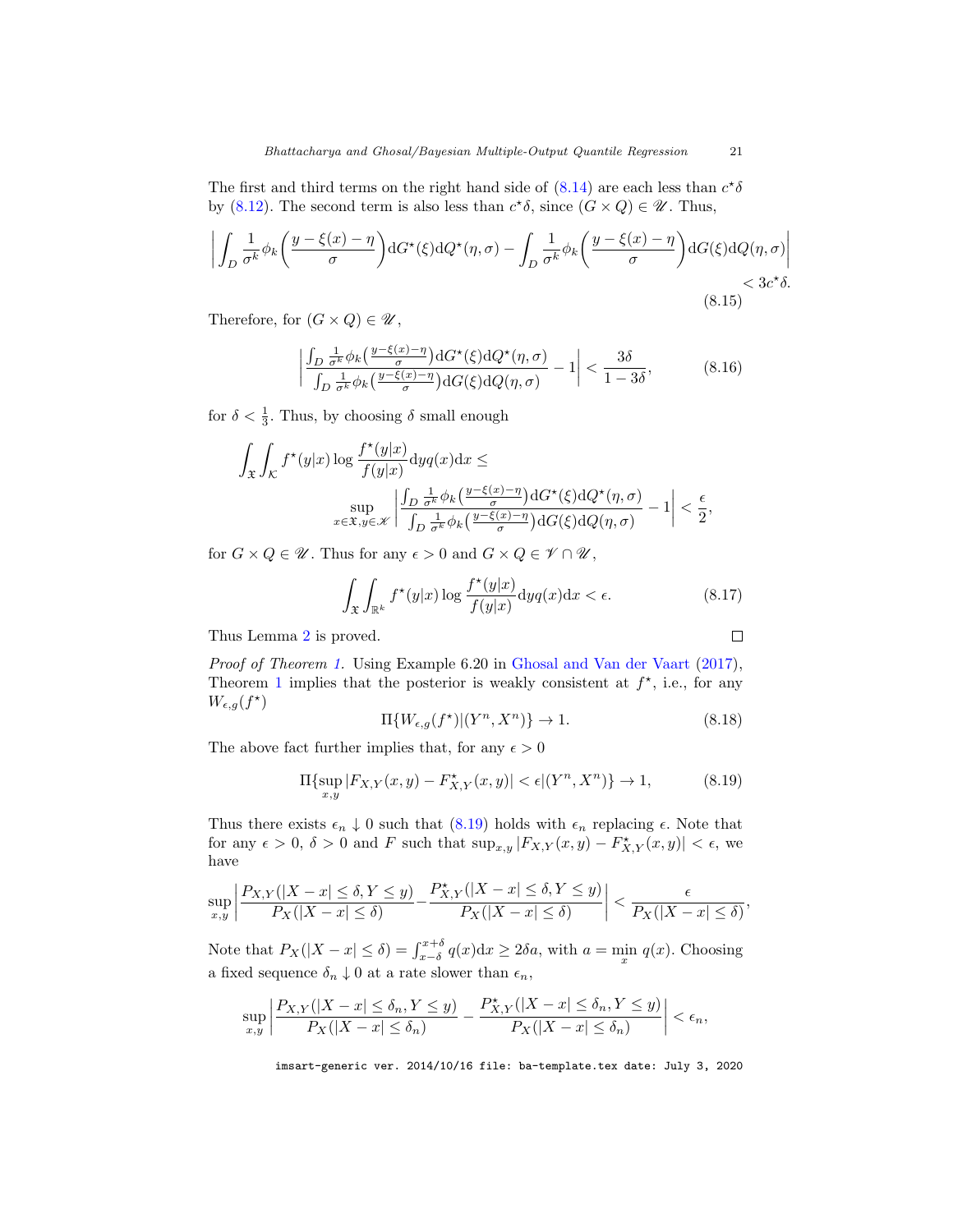<span id="page-21-1"></span>for every *n*. Notice that  $\lim_{\delta_n \to 0}$  $P_{X,Y}^{\star}(|X-x|\leq \delta_n, Y\leq y)$  $\frac{P_X(|X-x| \leq \delta_n, Y \leq y)}{P_X(|X-x| \leq \delta_n)} \to F_{Y|x}^*(y)$ . For a fixed  $u \in B_2^{(k)}$ , note that  $Q_{\delta;Y|x}(u)$  can be written as  $Q_{\delta;Y|x}(u) = \argmax_{\theta}$  $\int g(u; y, \theta) dF_{\delta;Y|x}(y),$ where  $q(u; y, \theta)$  is defined as

$$
g(u; y, \theta) = -\{||y - \theta||_2 + \langle u, y - \theta \rangle - ||y||_2 + \langle u, y \rangle\}.
$$
 (8.20)

Since  $g(u; y, \theta)$  is a bounded and continuous function in y for every fixed  $\theta \in \mathbb{R}^k$ , and  $x \in \mathfrak{X}$ ,

$$
\Pi\bigg\{|\int g(u;y,\theta)\mathrm{d}F_{\delta_n;Y|x}(y) - \int g(u;y,\theta)\mathrm{d}F_{Y|x}^{\star}(y)| < \epsilon |(Y^n,X^n)\bigg\} \to 1 \text{ a.s.},\tag{8.21}
$$

for every  $\epsilon > 0$ . We use the argmax theorem (Theorem 5.7 in [Van der Vaart](#page-27-9) [\(2000\)](#page-27-9)) to achieve the assertion in Theorem [1.](#page-11-0) We need the following two conditions:

1. For every  $\epsilon > 0$  and fixed  $u \in B_2^{(k)}$ , and for all  $x \in \mathfrak{X}$ ,

$$
\Pi\bigg\{\sup_{\theta}\big|\int g(u;y,\theta)\mathrm{d}F_{\delta_n;Y|x}(y)-\int g(u;y,\theta)\mathrm{d}F_{Y|x}^\star(y)\big|<\epsilon|(Y^n,X^n)\bigg\}\to 1. \tag{8.22}
$$
  
2. 
$$
\sup_{\theta:\|\theta-\theta^\star\|_2\geq\epsilon}\int g(u;y,\theta)\mathrm{d}F_{Y|x}^\star(y)<\int g(u;y,Q_{Y|X}^\star(u|x))\mathrm{d}F_{Y|x}^\star(y)\text{, which is also known as the "well-separatedness" condition.}
$$

To prove the above conditions, we need to restrict the parameter space to a compact subset of  $\mathbb{R}^k$ , which leads us to the following lemma, which says that the parameter space can be taken to be a compact set with high probability.

<span id="page-21-0"></span>**Lemma 4.** For every  $x \in \mathfrak{X}$ , and for every fixed  $u \in B_2^{(k)}$ , for every  $0 < \epsilon <$  $c^{-1}/(c^{-1} + ||u||_2 + 1)$  and  $K_x > 0$  such that  $P_{Y|x}^{\star}(||Y||_2 \le K_x) > 1 - \epsilon$ , the posterior probability of  $Q_{Y|x}(u) \leq cK_x$  given  $(Y^n, X^n)$  tends to 1, a.s.  $n \to \infty$ , where  $c = 3/(1 - ||u||_2)$ .

Proof of Lemma [4](#page-21-0) is given at the end of this proof. Using Lemma [4,](#page-21-0) the parameter space can be taken to be  $\Theta$ , which is a compact subset of  $\mathbb{R}^k$ . Condition 1 is proved using Example (A.2) in [Bickel and Millar](#page-26-17) [\(1992\)](#page-26-17). We have to show that, for every  $\theta \in \Theta$  with  $\Theta$  compact, and  $u \in B_2^{(k)}$ ,

• 
$$
\sup_{y} |g(u; y, \theta)| \le k_0
$$
  
\n•  $\sup_{y} { |g(u; y, \theta) - g(u; y', \theta)|} / ||y - y'||_2 } \le k_0$ .

The first condition follows from

$$
|g(u; y, \theta)| \le ||\theta||_2 + \langle u, \theta \rangle \le 2||\theta||_2 \le 2cK_x,
$$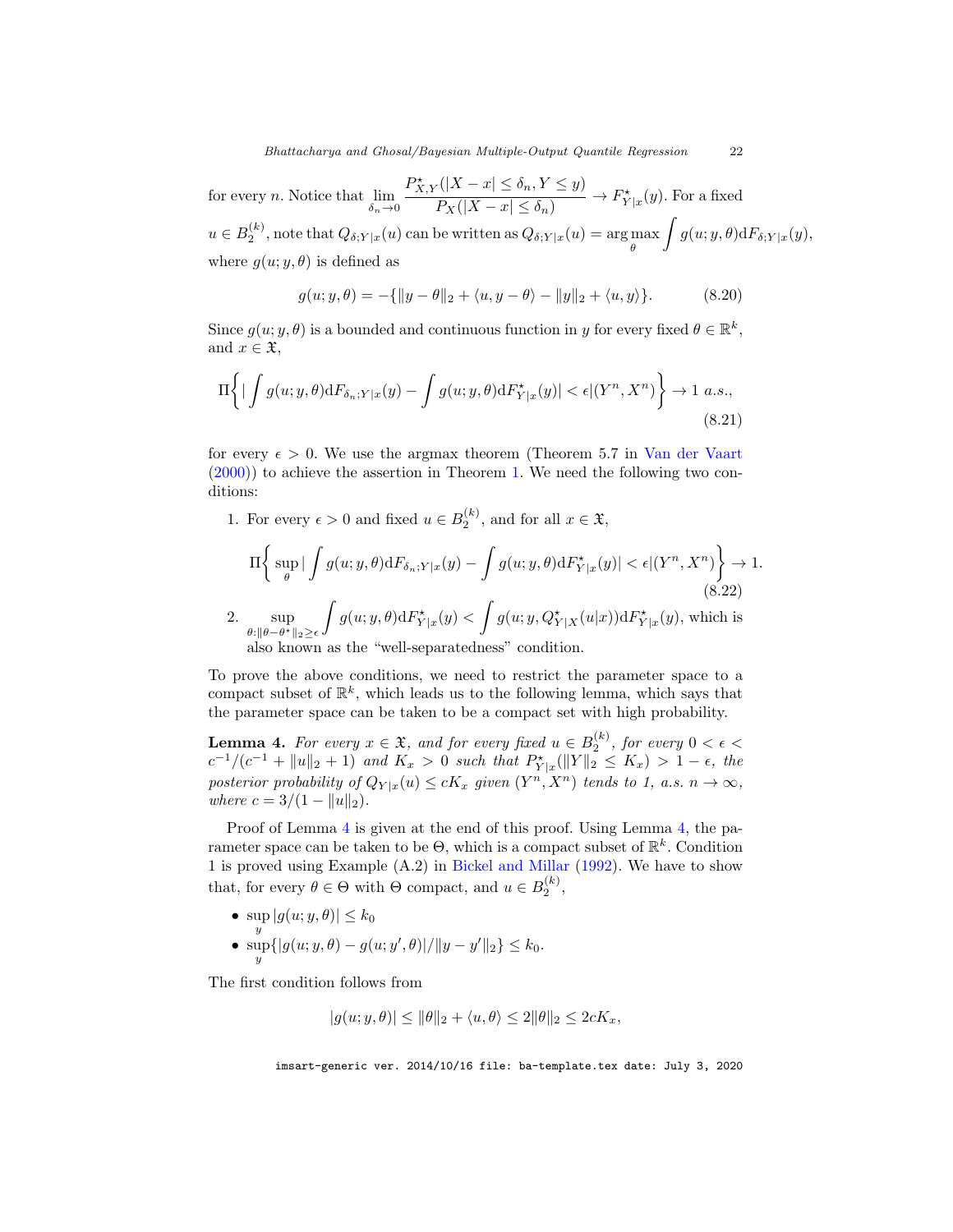The second condition follows from the Lipschitz continuity of the functions  $g(u; y, \theta)$ ,

$$
|g(u; y, \theta) - g(u; y', \theta)| = ||y - \theta||_2 - ||y' - \theta||_2 - ||y||_2 + ||y'||_2| \le 2||y - y'||_2.
$$

Then  $\sup_y \{|g(u; y, \theta) - g(u; y', \theta)|/||y - y'||_2\} \leq 2$ . Condition 2 follows from our assumption, which proves Lemma [2.](#page-12-2)

Proof of Lemma [4.](#page-21-0) Define  $M(F_{Y|x}^*, \theta) = F_{Y|x}^* \{\Phi_2(u, Y-\theta) - \Phi_2(u, Y)\} = F_{Y|x}^* (\|Y-\theta\|_F^* + \|\theta\|_F^* \leq \|\theta\|_F^*$  $\|\theta\|_2 - \|Y\|_2 - \langle u, \theta \rangle$ . We show that for  $0 < \epsilon < c^{-1}/(c^{-1} + \|u\|_2 + 1)$ , there exists  $K_x > 0$  such that  $\|\theta\|_2 \ge cK_x$  implies  $M(F_{Y|x}^*, \theta) > 0$ . If  $\|Y\|_2 \le K_x$  and  $\|\theta\|_2 \geq cK_x$ , then

$$
||Y - \theta||_2 \ge ||\theta||_2 - ||Y||_2 \ge \frac{(c-1)||\theta||_2}{c} + K - ||Y||_2 \ge \frac{||\theta||_2}{c},
$$

Hence as  $||Y||_2 \le K_x \le ||\theta||_2/c$ ,

$$
||Y - \theta||_2 - ||Y||_2 - \langle u, \theta \rangle \ge \frac{(c-1)||\theta||_2}{c} - \frac{||\theta||_2}{c} - ||u||_2 ||\theta||_2.
$$

Using the relation  $c = 3/(1 - ||u||_2)$ 

$$
||Y - \theta||_2 - ||Y||_2 - \langle u, \theta \rangle \ge \frac{||\theta||_2}{c}.
$$

Now since always  $|||Y - \theta||_2 - ||Y||_2 - \langle u, \theta \rangle \le (1 + ||u||_2) ||\theta||_2$ , we can write

$$
M(F_{Y|x}^{\star}, \theta) = \int_{\|Y\|_2 \le K_x} (\|Y - \theta\|_2 - \|Y\|_2 - \langle u, \theta \rangle) dF_{Y|x}^{\star} +
$$
  

$$
\int_{\|Y\|_2 > K_x} (\|Y - \theta\|_2 - \|Y\|_2 - \langle u, \theta \rangle) dF_{Y|x}^{\star}
$$
  

$$
\ge \|\theta\|_2 (\frac{1}{c} F_{Y|x}^{\star}(\|Y\|_2 \le K_x) - (1 + \|u\|_2) F_{Y|x}^{\star}(\|Y\|_2 > K_x))
$$
  

$$
= \|\theta\|_2 (\frac{1}{c} - (1 + \|u\|_2 + \frac{1}{c}) F_{Y|x}^{\star}(\|Y\|_2 > K_x))
$$
  

$$
\ge \|\theta\|_2 \left\{ \frac{1}{c} - (1 + \|u\|_2 + \frac{1}{c}) \epsilon \right\} > 0.
$$

Thus, for  $u \in B_2^{(k)}$ , and every  $x \in \mathfrak{X}$ ,  $Q_{Y|x}^{\star}(u) \le cK_x$ , where  $K_x$  is chosen such that  $P_{Y|x}^{\star}(\|Y\|_2 \leq K_x) > 1 - \epsilon$ , where  $0 < \epsilon < c^{-1}/(c^{-1} + \|u\|_2 + 1)$ . Since the  $\delta_n$ -smoothed conditional distribution  $F_{\delta_n;Y|x}$  is weakly consistent at  $F_{Y|x}^{\star}$ , the posterior probability  $Q_{Y|x}(u)\leq cK_x$  tends to 1 almost surely.  $\Box$ 

### References

<span id="page-22-0"></span>Bai, Z., Chen, X., Miao, B., and Radhakrishna Rao, C. (1990). "Asymptotic theory of least distances estimate in multivariate linear models." Statistics, 21(4): 503–519. [14](#page-13-0)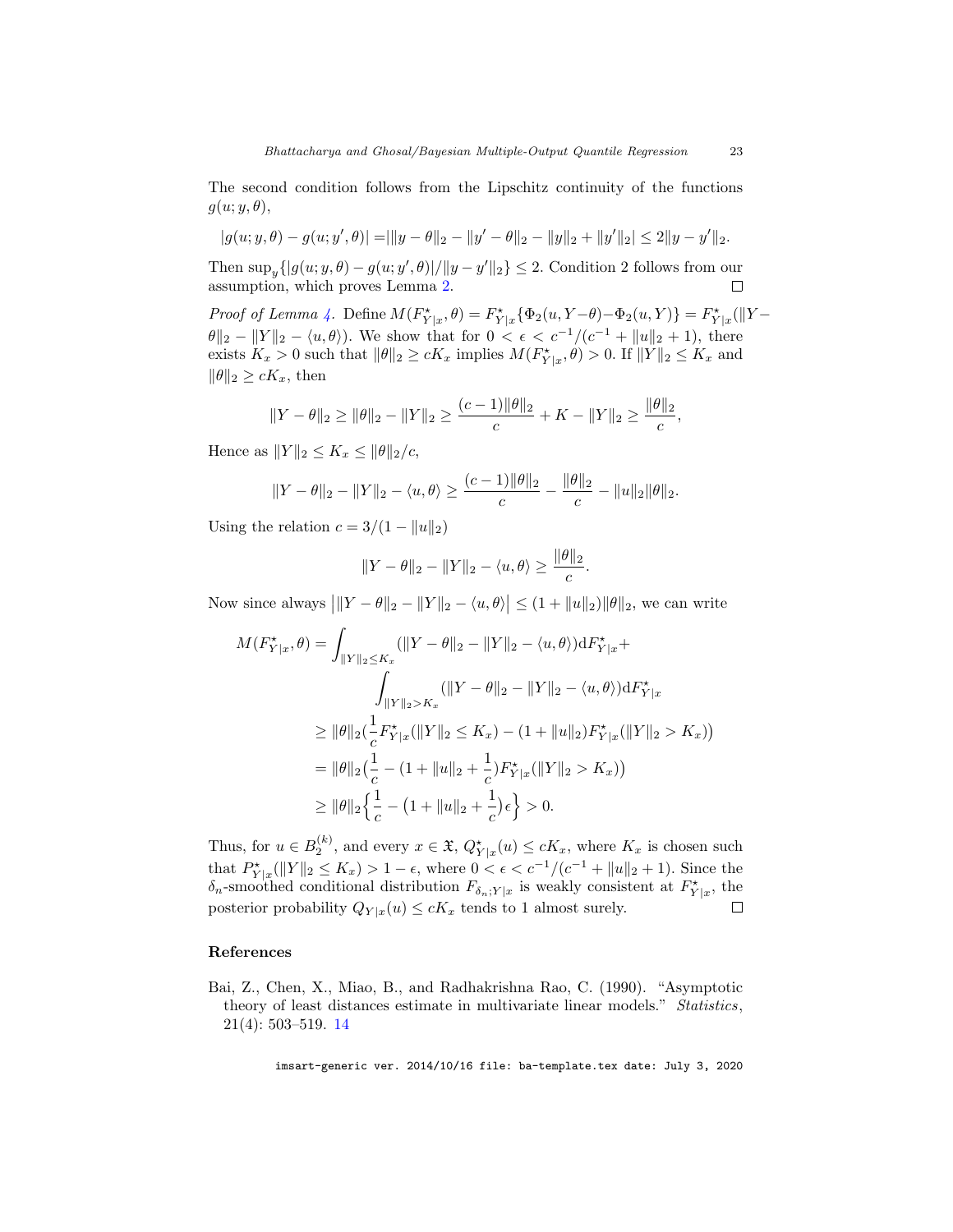

(a) Systolic Pressure



(b) Diastolic Pressure

<span id="page-23-0"></span>Fig 1. The Systolic and Diastolic Blood Pressure Against Age of 40 Marwari Females in Kolkata, India.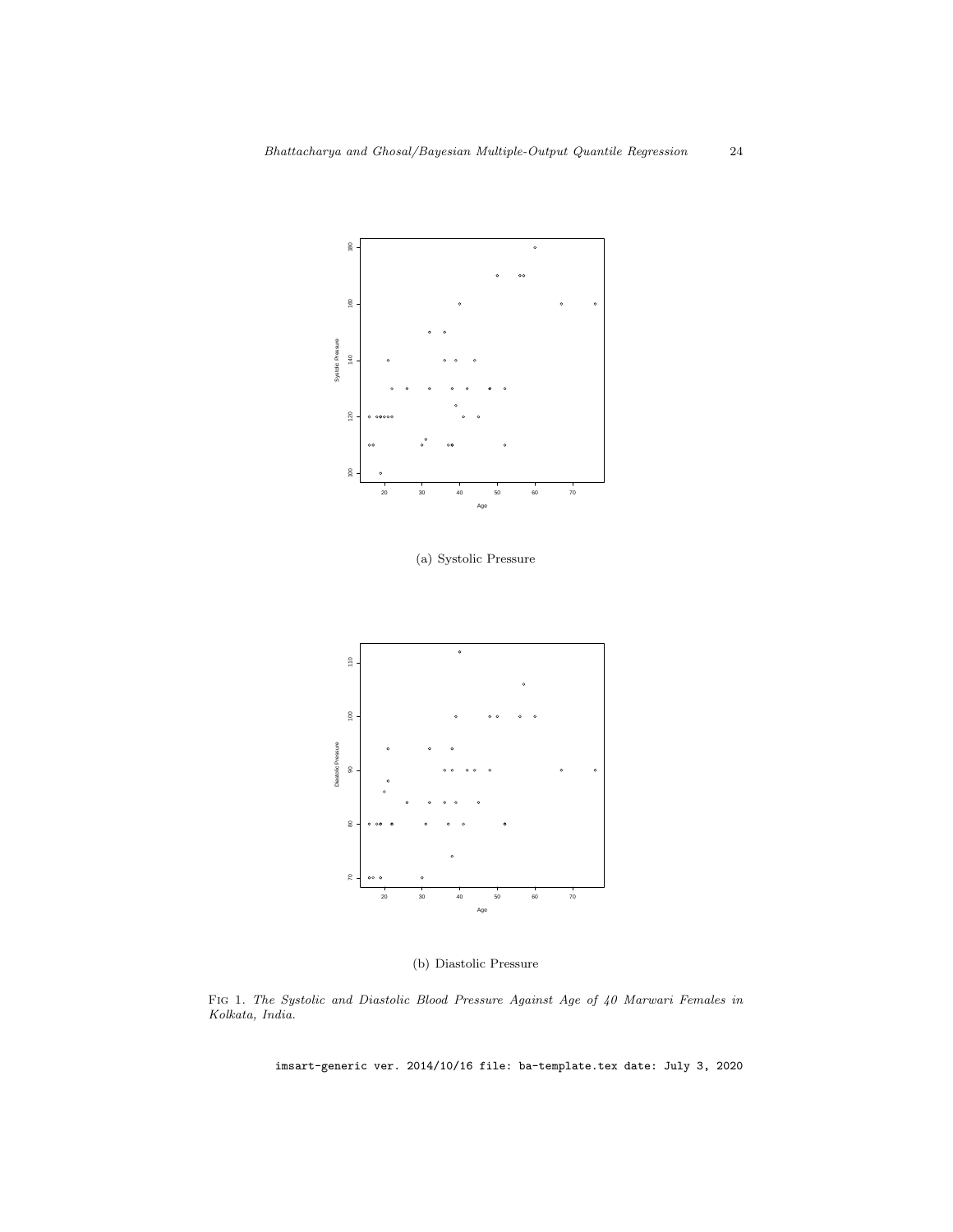

(b) Diastolic Pressure  $(Y_2)$ 

<span id="page-24-0"></span>FIG 2. Conditional spatial median for Systolic pressure  $(Y_1)$  and Diastolic pressure  $(Y_2)$  as a function of age  $(X)$ .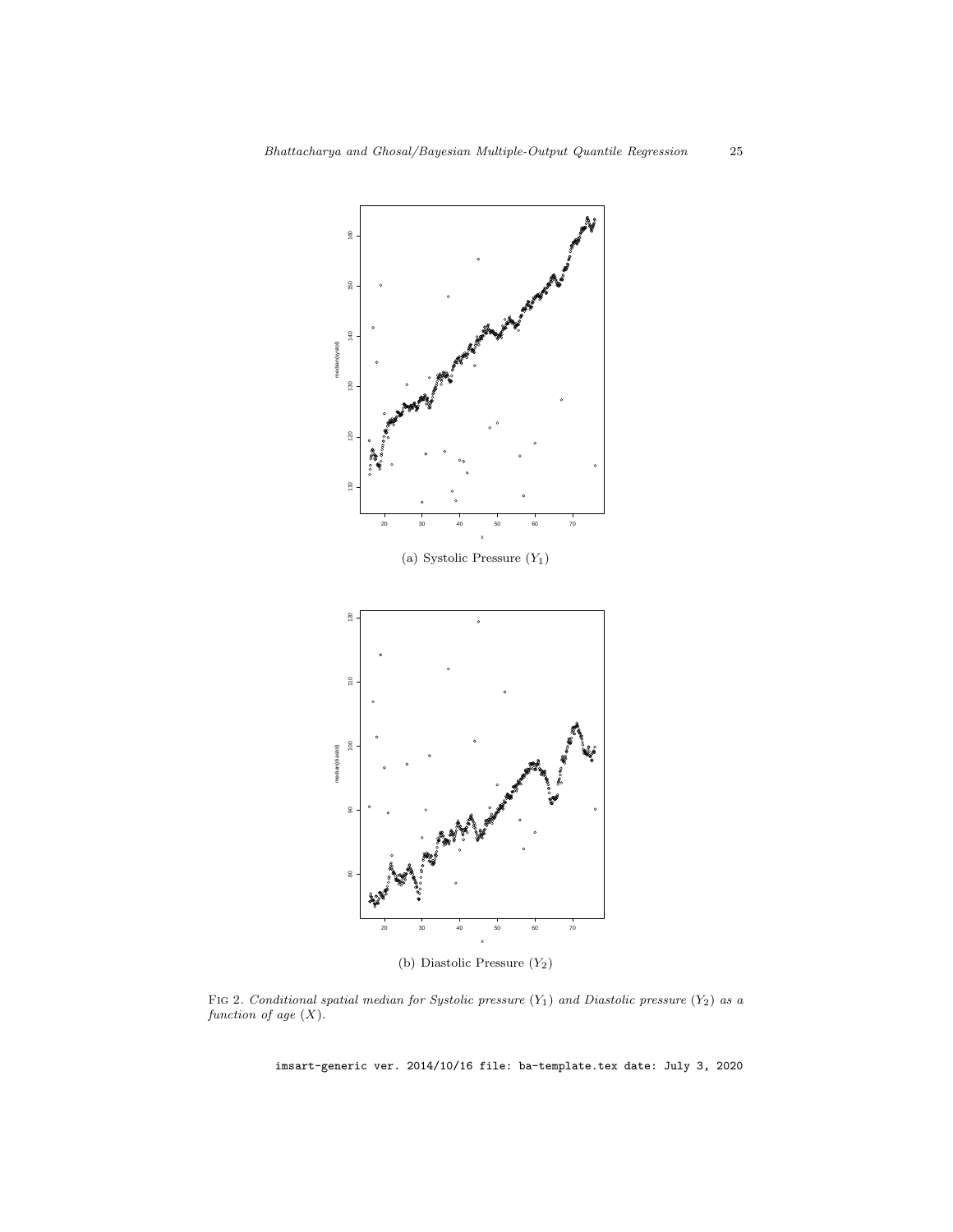

<span id="page-25-0"></span>FIG 3. Conditional spatial medians  $(y_1, y_2)$  for Systolic and Diastolic Blood Pressure of 40 Marwari Females in Kolkata, India, with their age as labels.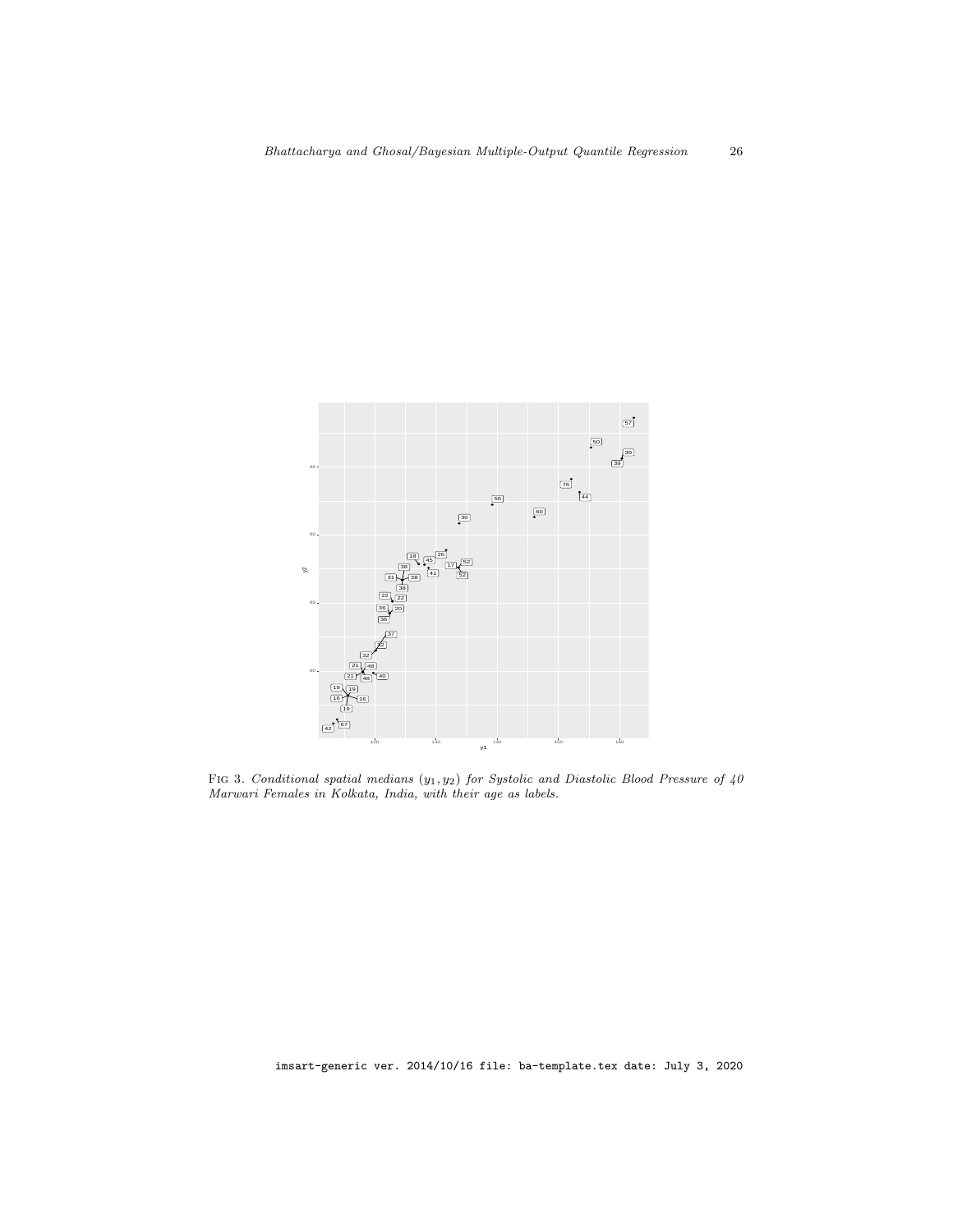- <span id="page-26-17"></span>Bickel, P. and Millar, P. (1992). "Uniform convergence of probability measures on classes of functions." Statistica Sinica, 1–15. [22](#page-21-1)
- <span id="page-26-15"></span>Chakraborty, B. (1999). "On multivariate median regression." Bernoulli, 5(4): 683–703. [15](#page-14-3)
- <span id="page-26-3"></span> $-(2003)$ . "On multivariate quantile regression." *Journal of Statistical Planning* and Inference, 110(1-2): 109–132. [2](#page-1-0)
- <span id="page-26-1"></span>Chang, C. (2015). "Nonparametric Bayesian quantile regression via Dirichlet process mixture models." [1,](#page-0-1) [2](#page-1-0)
- <span id="page-26-2"></span>Chaudhuri, P. (1996). "On a geometric notion of quantiles for multivariate data." Journal of the American Statistical Association, 91(434): 862–872. [2](#page-1-0)
- <span id="page-26-8"></span>Cifarelli, D. and Regazzini, E. (1978). "Nonparametric statistical problems under partial exchangeability: The role of associative means." Technical report, Tech. rep., Quaderni Istituto Matematica Finanziaria of the University of Turin. [3](#page-2-1)
- <span id="page-26-10"></span>De Iorio, M., Müller, P., Rosner, G. L., and MacEachern, S. N. (2004). "An ANOVA model for dependent random measures." Journal of the American Statistical Association, 99(465): 205–215. [3,](#page-2-1) [4](#page-3-1)
- <span id="page-26-5"></span>Drovandi, C. C. and Pettitt, A. N. (2011). "Likelihood-free Bayesian estimation of multivariate quantile distributions." Computational Statistics  $\mathcal E$  Data Analysis, 55(9): 2541–2556. [2](#page-1-0)
- <span id="page-26-13"></span>Duan, J. A., Guindani, M., and Gelfand, A. E. (2007). "Generalized spatial Dirichlet process models." Biometrika, 94(4): 809–825. [4](#page-3-1)
- <span id="page-26-12"></span>Gelfand, A. E., Kottas, A., and MacEachern, S. N. (2005). "Bayesian nonparametric spatial modeling with Dirichlet process mixing." Journal of the American Statistical Association, 100(471): 1021–1035. [4](#page-3-1)
- <span id="page-26-16"></span>Ghosal, S., Ghosh, J. K., Ramamoorthi, R., et al. (1999). "Posterior consistency of Dirichlet mixtures in density estimation." Ann. Statist, 27(1): 143–158. [18](#page-17-2)
- <span id="page-26-11"></span>Ghosal, S. and Van der Vaart, A. (2017). Fundamentals of Nonparametric Bayesian Inference 44. Cambridge University Press. [3,](#page-2-1) [4,](#page-3-1) [18,](#page-17-2) [21](#page-20-1)
- <span id="page-26-6"></span>Guggisberg, M. (2019). "A Bayesian approach to multiple-output quantile regression." arXiv preprint arXiv:1909.02623 . [2](#page-1-0)
- <span id="page-26-4"></span>Hallin, M., Paindaveine, D., Šiman, M., Wei, Y., Serfling, R., Zuo, Y., Kong, L., and Mizera, I. (2010). "Multivariate quantiles and multiple-output Regression quantiles: From  $\ell_1$ - optimization to halfspace depth [with Discussion] and Rejoinder]." The Annals of Statistics, 635–703. [2](#page-1-0)
- <span id="page-26-14"></span>Ifantis, E. and Siafarikas, P. (1990). "Inequalities involving Bessel and modified Bessel functions." Journal of Mathematical Analysis and Applications, 147(1): 214–227. [10](#page-9-3)
- <span id="page-26-7"></span>Ishwaran, H. and James, L. F. (2001). "Gibbs sampling methods for stickbreaking priors." Journal of the American Statistical Association, 96(453): 161–173. [2,](#page-1-0) [6](#page-5-1)
- <span id="page-26-0"></span>Koenker, R. and Bassett Jr, G. (1978). "Regression quantiles." Econometrica: Journal of the Econometric Society, 33–50. [1](#page-0-1)
- <span id="page-26-9"></span>Kottas, A. and Gelfand, A. E. (2001). "Bayesian semiparametric median regression modeling." Journal of the American Statistical Association, 96(456): 1458–1468. [3](#page-2-1)